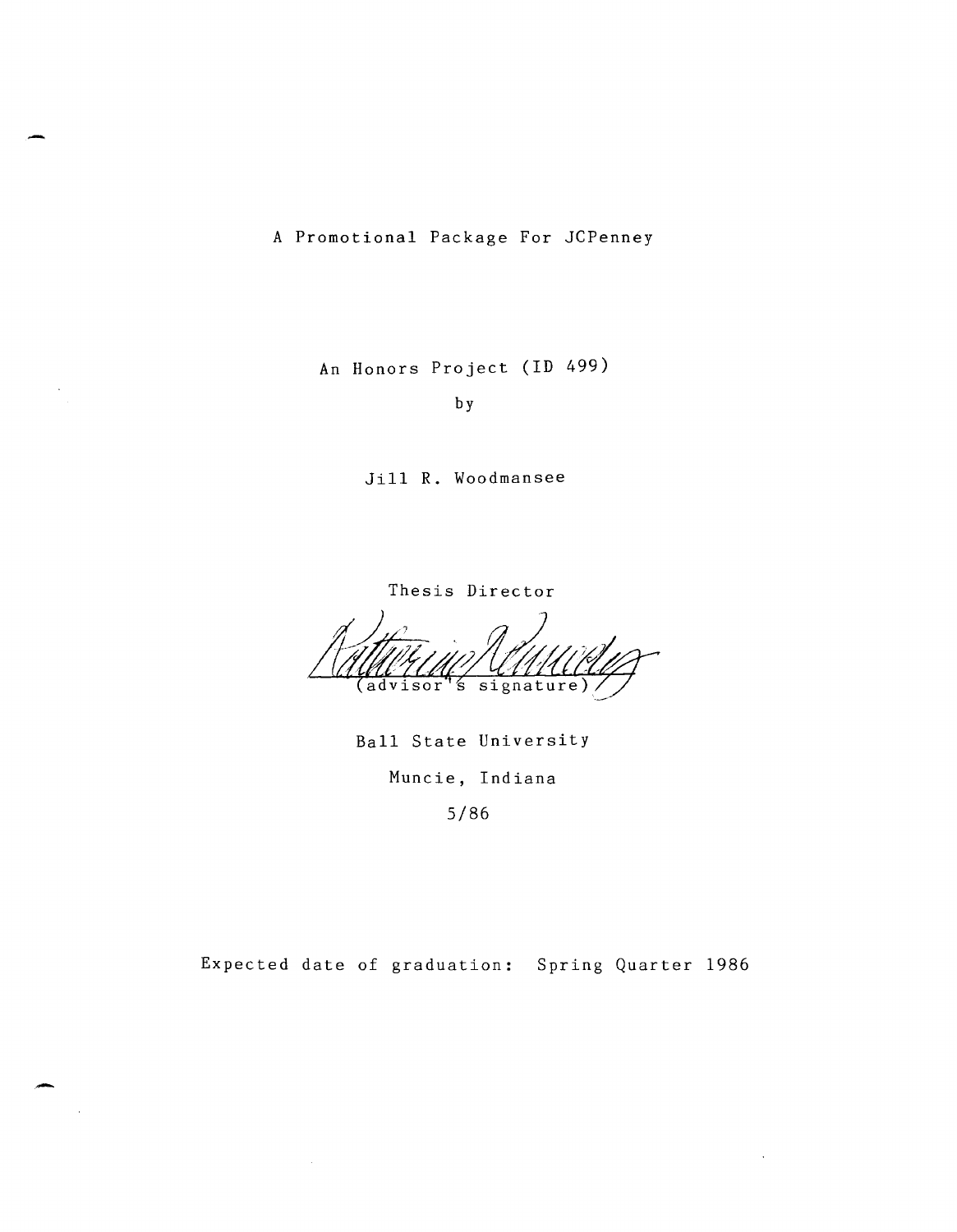

# TABLE OF CONTENTS

| Ι.            | Defining the Problem               | $\mathbf{1}$   |
|---------------|------------------------------------|----------------|
| II.           | Conducting a Consumer Survey       | $\overline{2}$ |
| III.          | Promotions in Residence Halls      | 4              |
|               | IV. Fall Fashion Show              | 5              |
| $V_{\bullet}$ | Spring Fashion Show for Sororities | 6              |
| VI.           | Advertisements in the Daily News   | $\overline{7}$ |
| VII.          | Other Promotional Possibilities    | 7              |
|               | Appendix A                         | 9              |
|               | Appendix B                         | 12             |
|               | Appendix C                         | 15             |
|               | Table 1                            | 16             |
|               | Table 2                            | 19             |
|               | Appendix D                         | 23             |
|               | Appendix E                         | 25             |
|               | Appendix F                         | 26             |
|               | Appendix G                         | 29             |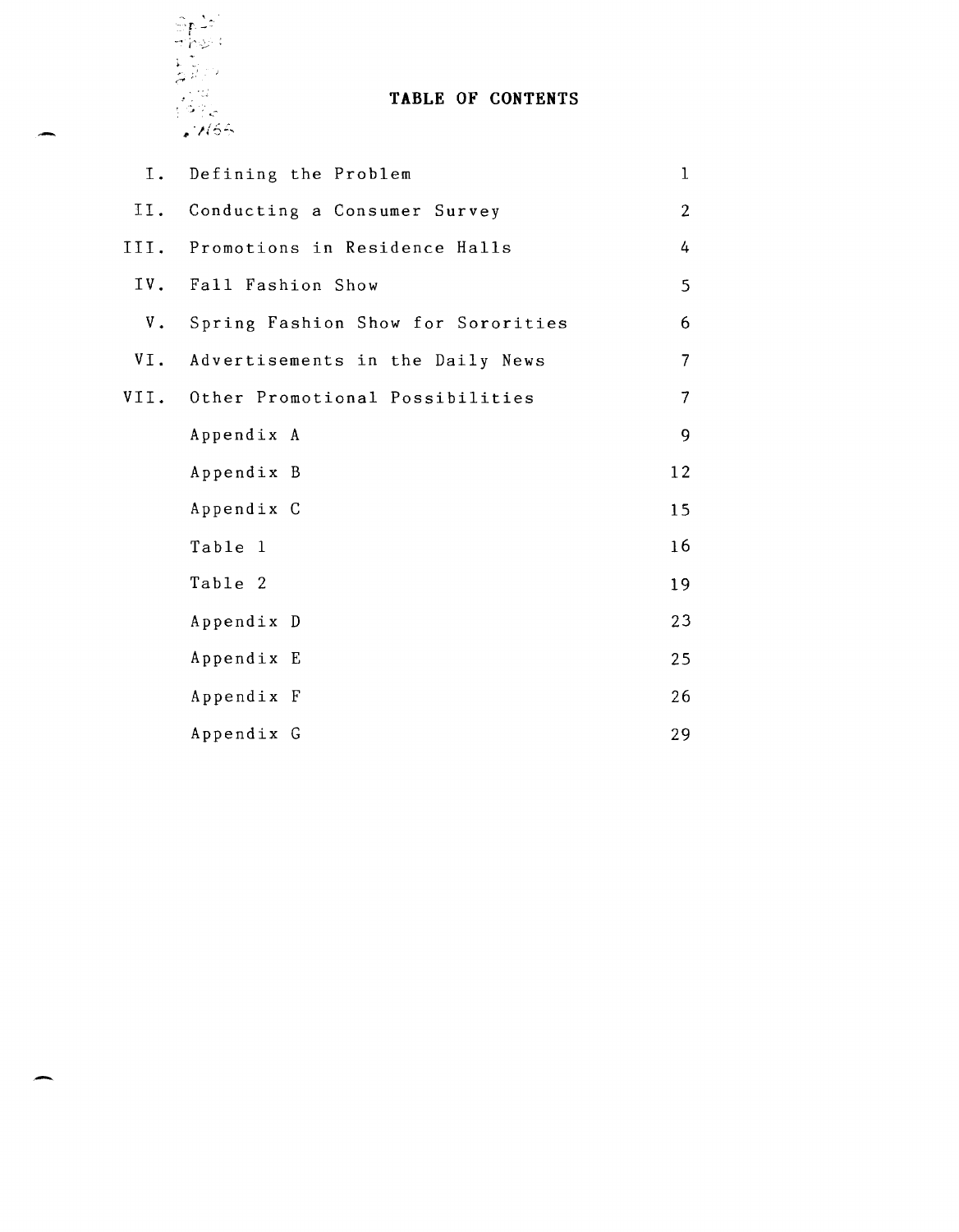When JCPenney of Muncie contacted the graphic design department, they really did not know what they wanted us to do. They just realized that something should be done. The college market in Muncie remained untapped. The management of JCPenney knew that over eighteen thousand students lived within access of their store, but they were not sure as to the best way to go about reaching them, bringing them into the store and provoking increased purchases from them.

#### **DEFINING THE PROBLEM**

-

In February of 1986, Katherine Kennedy (graphic design instructor), Jeane Gaiennie and Jill Woodmansee (graphic design and marketing students) met with the management of JCPenney to discuss what we could do for them. The general manager opened by introducing the managers of the women's, men's, accessories and merchandising departments. He explained the store's current situation (mentioned above). The merchandising manager reiterated that they had made no real attempt to reach the college market other than advertising their hair salon in the college newspaper. We discussed some general perceptions that the average college student might have of JCPenney. Next, the research team asked the store management several questions in order to formulate a narrower problem statement to act upon.

Do you have any objectives or goals in mind for the potential college market segment?

What sort of image do you want to portray?

Who exactly do you wish to reach (males, females, sororities, business majors, etc.)?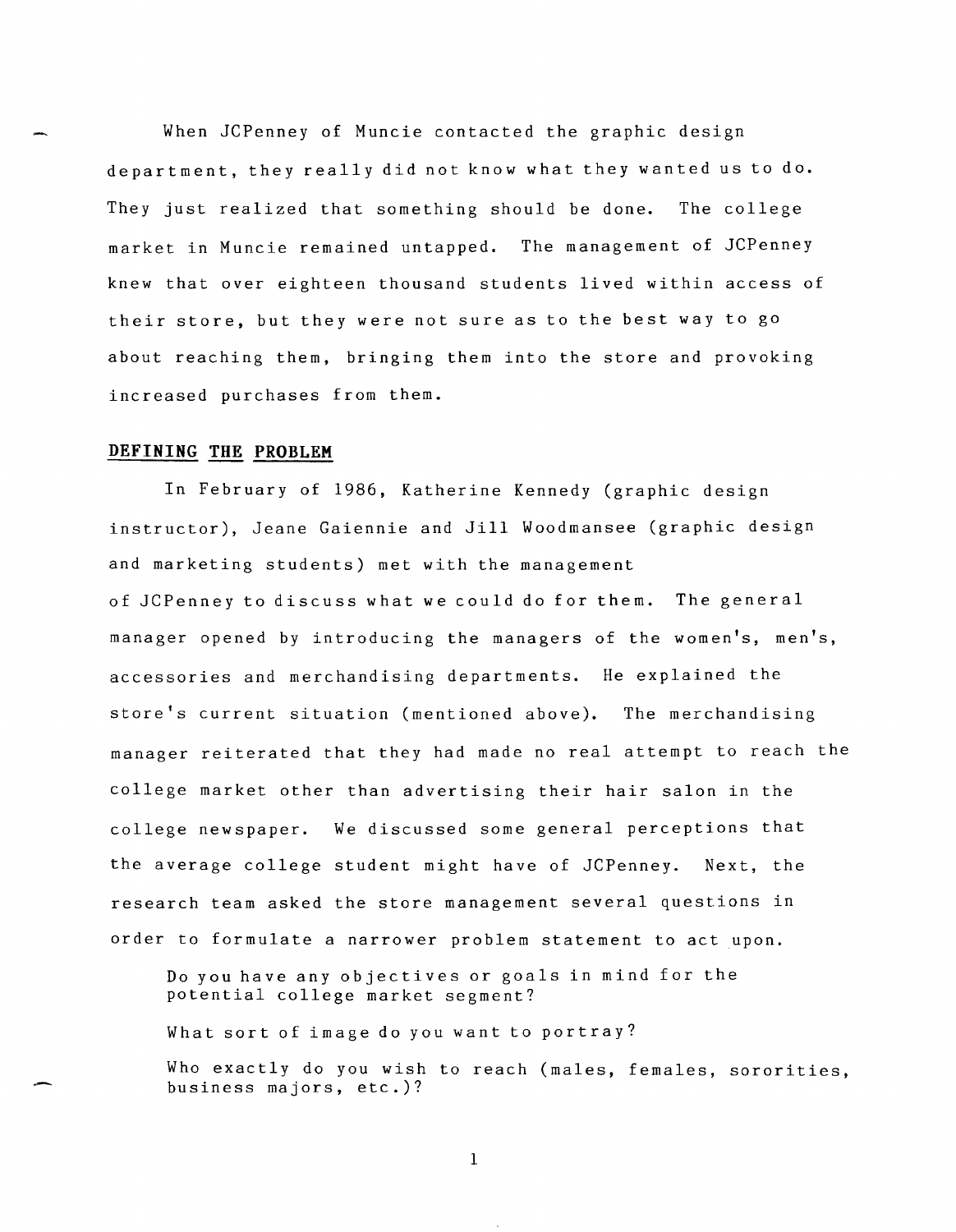What products do you want to stress?

What promotional activities would you be interested in sponsoring?

To all of these questions the management replied, "We don't know." They added that they had little money budgeted for any additional promotion. After we suggested several possible avenues to look into, the management expressed concern over the cost and effectiveness of the suggestions. The merchandising manager signified his interest in our ideas and his willingness to work with us to arrive at a feasible plan. It was clear after the meeting that we needed more information in order to create such a plan.

## **CONDUCTING A CONSUMER SURVEY**

To give us a firmer foundation in which to base our decisions, it was decided that a random sample survey of college students would be appropriate. A survey was developed that would provide the following information: a profile of current and potential customers, what people like (look for) in a department store (and if JCPenney is providing this), and what promotional activities would people take part in if provided the chance to. A copy of the actual survey administered is provided in Appendix A. One hundred college students were randomly asked to fill out the questionnaires. The survey was keyed so that all of the responses could be tabulated by a computer (see Appendix B). The responses from each completed survey were then transferred to a general purpose NCS answer sheet to be scanned and recorded onto a magnetic tape (see Appendix C). This enabled the computer to run a frequency count of each response and cross-tabulate the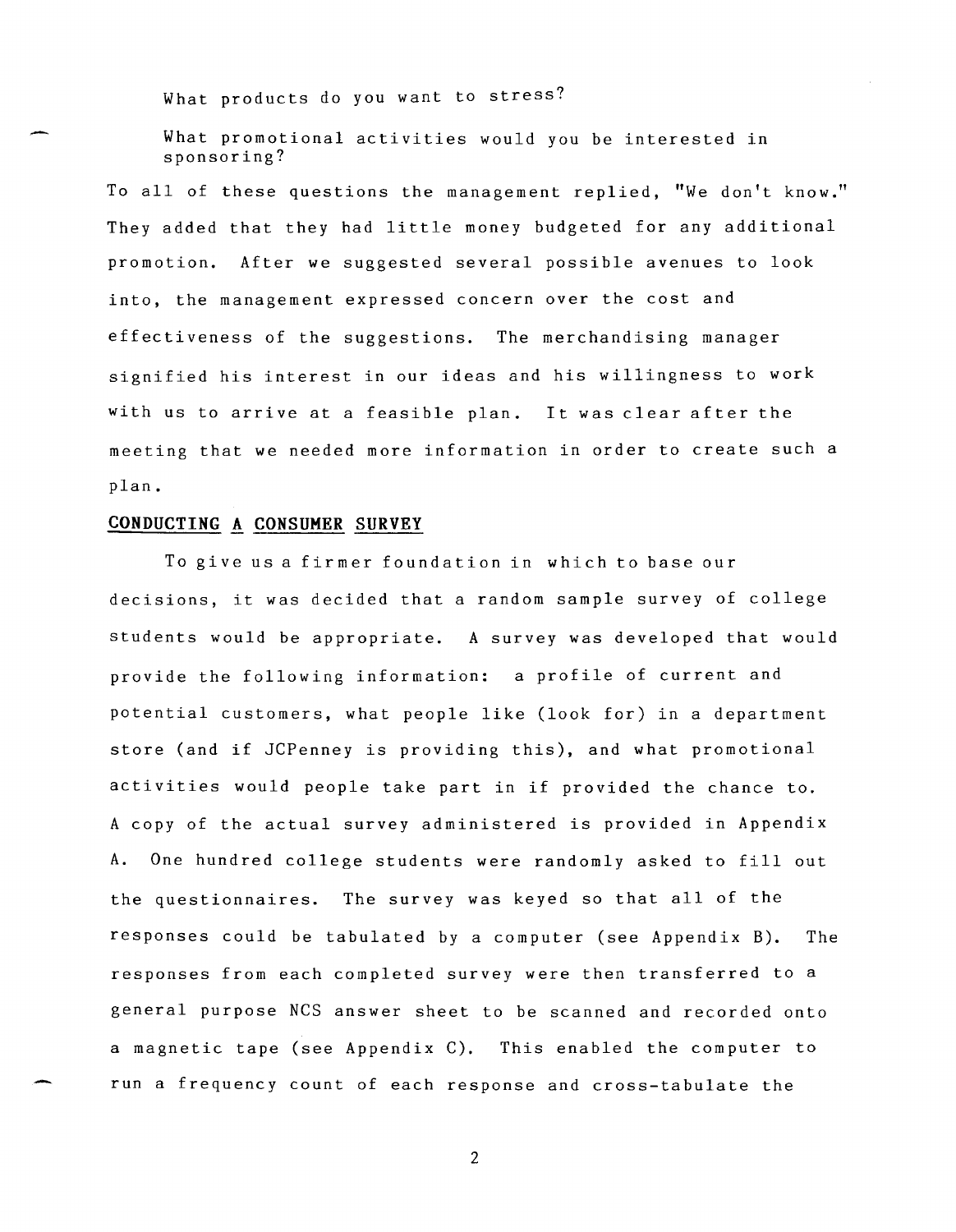demographic questions with the opinion questions. The actual percentages and rankings for the total frequency count for each question is provided in Table 1. Significant percentages from the cross-tabulations are provided in Table 2.

Once all of the frequency counts and cross-tabulations were transfered to a hard copy, each table was analyzed to find some kind of peculiarity, trend, specific target market or points of interest. From the computer analysis, a general concenses was formulated on several different issues. However, only a few of these were subjectively judged to pertain specifically to the problem at hand: how can JCPenney increase its revenue through additional patronage from the local college market segment? The following ten findings will help determine what course of action should be undertaken to solve the problem.

- \* People who are in a fraternity or sorority go to the mall to buy clothes more than people who are not.
- \* 85% of the freshmen surveyed go to JCPenney while only 68% go to Ayres. While the percentages of Sophomores, Juniors and Seniors who go to JCPenney are 68%, 50% and 65% and who go to Ayres are 81%, 65% and 83% respectively.
- \* The people with the smallest incomes go to JCPenney more than they go to L.S.Ayres and more than people with larger incomes.
- \* Females consistantly rate JCPenney higher than males do.
- \* Males go into Ayres more than they go into JCPenney.
- \* Females are much more interested in a fashion show than males are.
- \* People as a whole go to the mall to (1st) browse and (2nd) buy clothes.
- \* L.S.Ayres is Penney's largest competitor, the others don't even come close.
- \* The most important things to people are prices and selection/variety (JCPenney is rated average on both of these).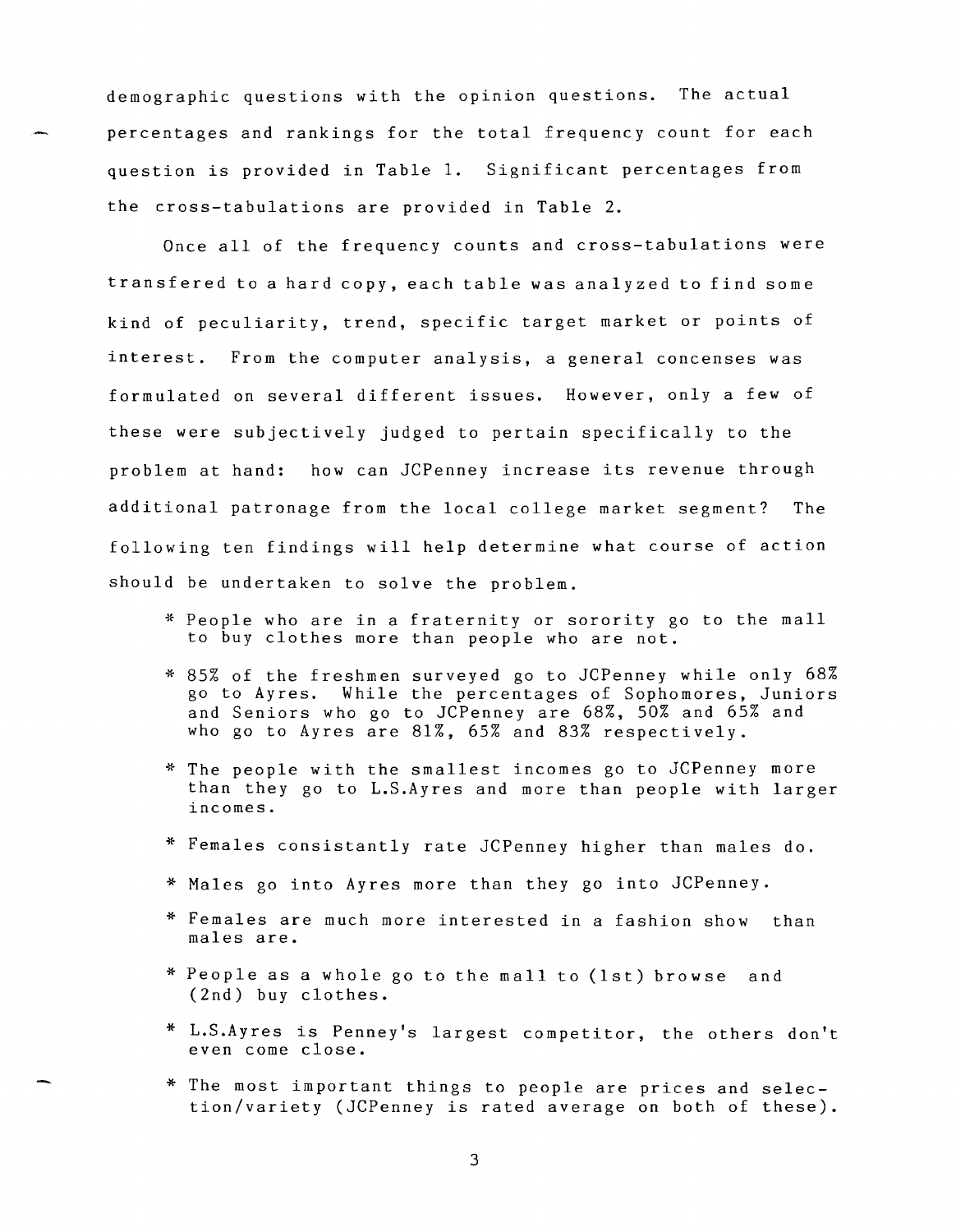\* Most people are interested in special discounts and coupons.

#### **PROMOTIONS IN RESIDENCE HALLS**

Several ways to advertise and promote were researched. After looking into the possibility of obtaining a mailing list and/or labels from the university of all Ball State students or only students who live in residence halls, it was discovered that it was against university policy to give out such a list to private businesses. Utilization of the "B"-book was encouraged. The Housing Office discouraged private businesses from taking a stack of literature directly to the residence halls to be "stuffed" into all of the mailboxes or to be included in the "dorm packets" distributed to all residents at the beginning of each school year. The director of Student Housing did say that it was possible to leave a stack of flyers on a table near the mailboxes so that interested persons may pick them up. Posters can also be put up in the residence halls with the permission of the perspective directors.

Considering how freshmen are unfamiliar to Muncie and that they are relatively free the first week of school, it would be a good idea to have flyers printed in the fall and taken to the dorms to let freshmen and others know that a familiar friend, JCPenney, is nearby in the Muncie Mall. Directions or a map should be included. The content of the flyers could either stress the fall fashion show to be discussed next or simply a fall sale. Either way, a coupon should also be included on the flyer to persuade all students to come to the store. The flyer could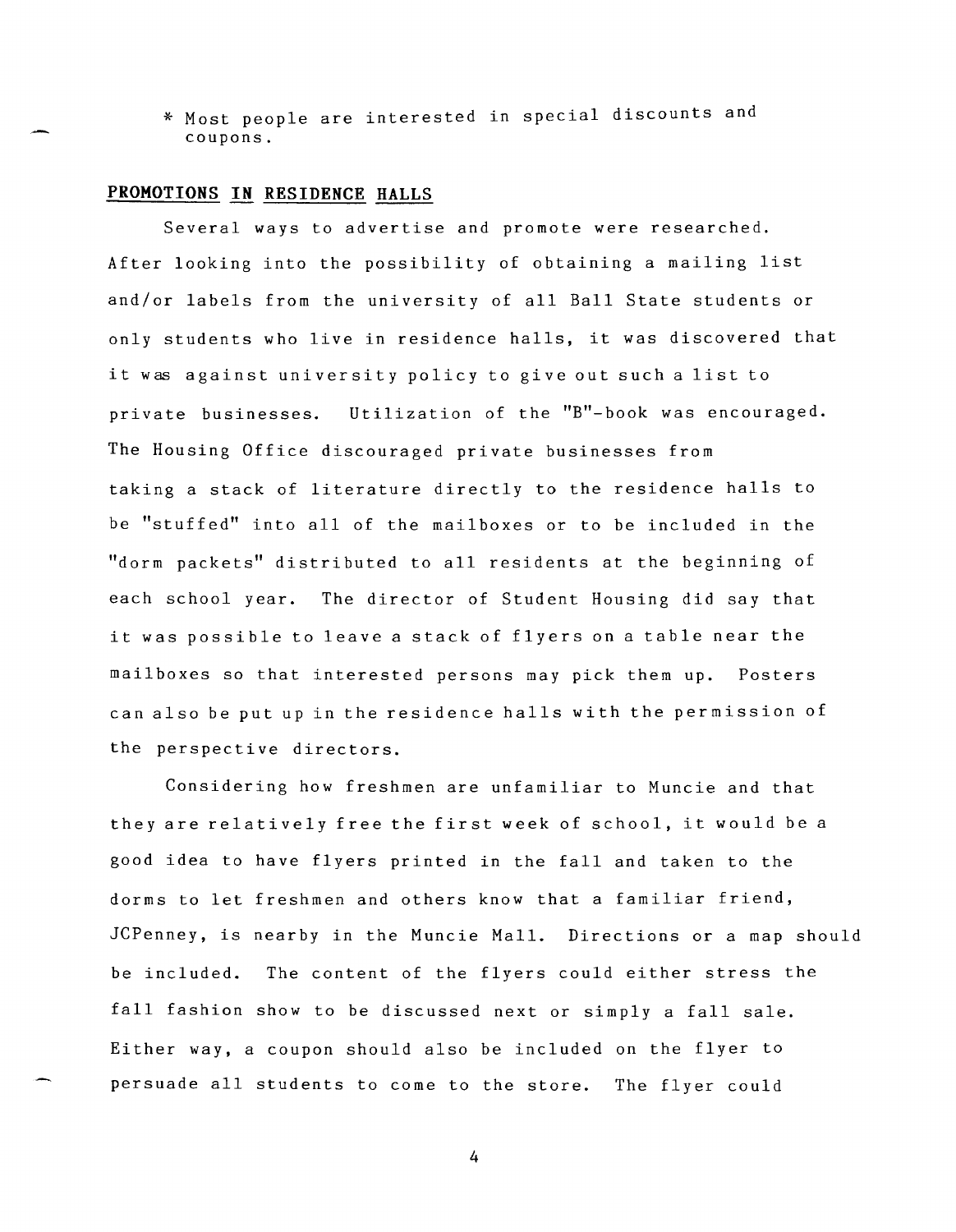resemble the poster for the fashion show and could include a coupon similar to the ones to be given out at the fashion show. JCPenney should capitalize on their popularity with freshmen. Hopefully, this will help to increase store loyalty from upperclassmen down the road. Also, students' interests in special discounts, coupons and selection/variety could dictate (in a sense) what the message should relate.

### **FALL FASHION SHOW**

Females expressed interest in a fashion show. Since females rated JCPenney above average on fashion and other things, we feel they would be interested in a JCPenney's fashion show. To add a special flair, this fashion show could be coed. More females will go to see the male models. The male perception of JCPenney also needs to be raised. Those males interested in fashion will go to the show. Hopefully, after seeing the selection JCPenney has for men, men will have a more favorable opinion of the store and will patronize it more frequently. The show will take place in the Student Center during the week of September 8-13, which is a week long "Happy New Year" celebration on the campus. Advertising will be done in cooperation with the Student Center Programming Board. The program director, Art Martin (285-1947), in the Student Center is very interested in putting together a fashion show with JCPenney. Likewise, the merchandising manager thought that this type of fashion show would be beneficial in "bridging the gap" between JCPenney and the college campus. A fraternity or sorority could co-sponsor this fashion show and donate their procedes to the charity of their choice.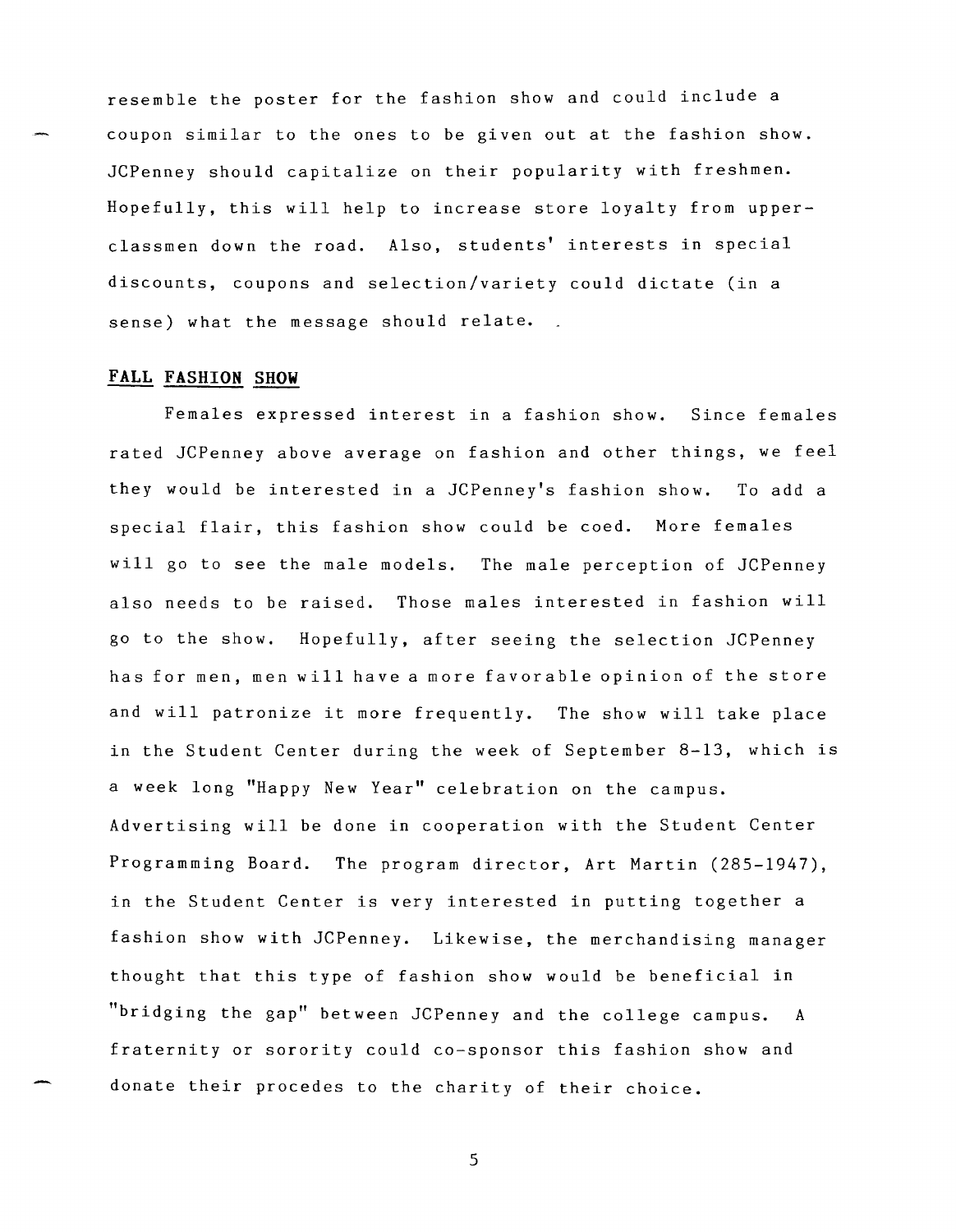A poster and coupon for the fall fashion show can be seen in Appendix D. Coupons relating to the poster will be given out at the door.

### **SPRING FASHION SHOW FOR SORORITIES**

At the very beginning of Spring Quarter, each of the sororities send out a delegation to shop around and find an outfit that each member of their chapter can wear at rush and possibly for their composite pictures. (Rush is in the fall where prospective sorority members go through an organized process of "shopping around" for a sorority of their choice. Active members want to present themselves in the most positive manner possible in order to attract the best pledges. The actives wear the same outfits during some of these activities to establish themselves as a unit.) This process of finding one particular outfit that all of the active members can agree upon is very difficult and time-consuming.

The president of the Panhellenic Council, Kris Hoffman (286-0894), said that a fashion show for sororities (13 in all, addresses and phone numbers are listed in Appendix E) in the spring would be a great service to them as well as interesting and fun. Since the survey confirmed that people in sororities and fraternities spend more money each year on clothes that independents, a fashion show just for sororities will take advantage of this and help create store loyalty among sorority girls.

Plans for a fashion show co-sponsored by the panhellenic council would have to be voted upon by the council ahead of time. The president could foresee no problem with this, but it was a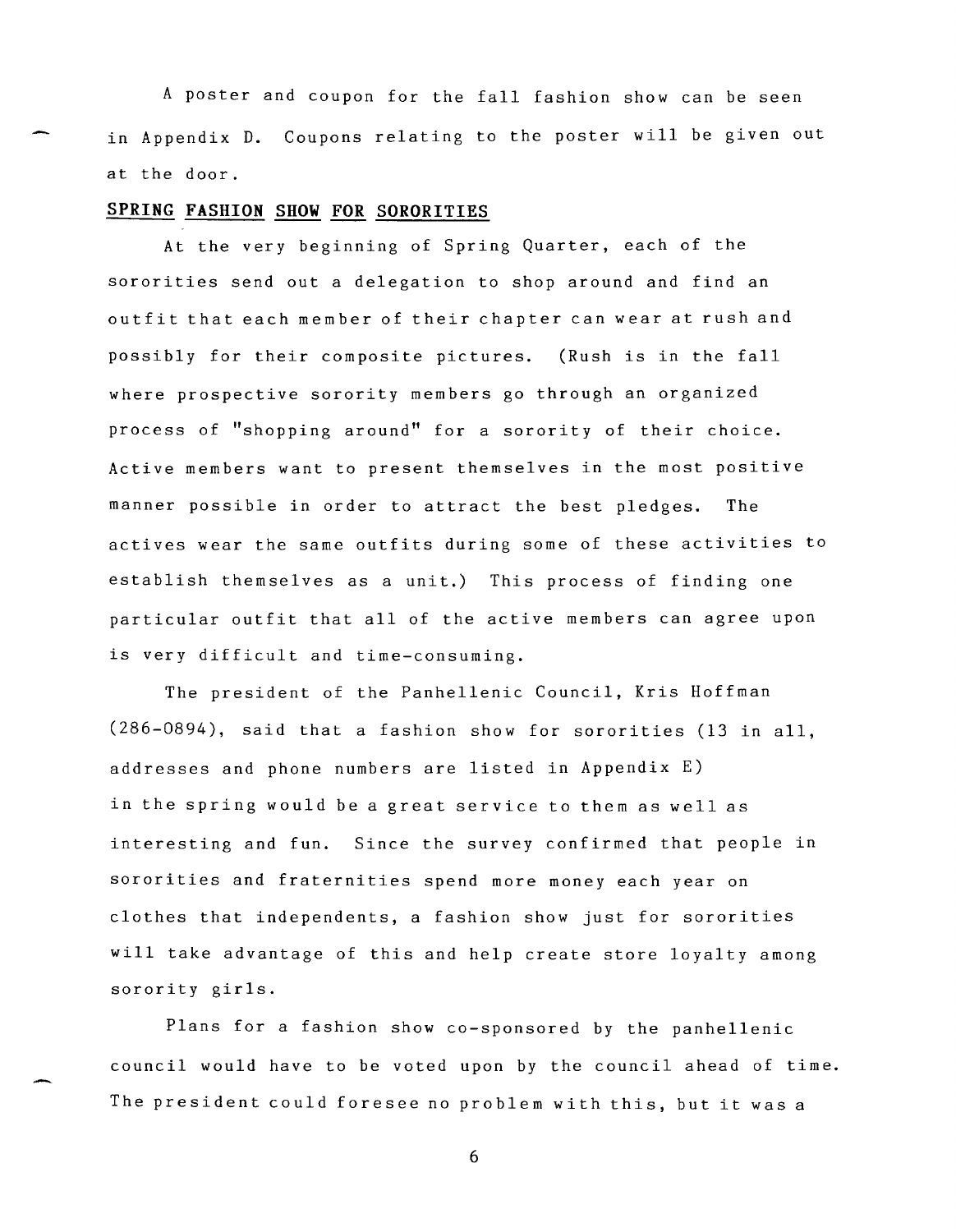necessary procedure.

The best time for a spring fashion show is the first or second week back from spring break. A representative from each sorority would model clothes selected by both a JCPenney coordinator and the representative. Specific clothes to be modeled should stress potential ensembles for rush. However, different kinds of fashions could be interspersed for entertainment. The respective sororities could even vote there at the show on which outfit they wish to purchase and place their orders with the JCPenney coordinator.

An invitation for this event is shown in Appendix E. The feel for this invitation is fun, vogue and relates to the ads that will be seen in the Daily News. The copy not only gives all of the pertinent information, but spurs interest and action.

### **ADVERTISEMENTS IN THE DAILY NEWS**

Three advertisements have been developed for the school year (one for each quarter) as shown in Appendix G. These are simply a layout to catch the eye of the college student of the 1980's. Specific fashions may be inserted into the blocks that indicate figures. Parts of the clothing or body should "break out" of the square to make it more interesting. The body copy would state two or three specials that JCPenney is having that week or month. They would be in black and white, except for a splash of ROP color whenever the clothing especially needs to "pop out".

# **OTHER PROMOTIONAL POSSIBILITIES**

Another promotional activity that JCPenney could sponsor is the Homecoming Queen Contest. JCPenney could provide fashions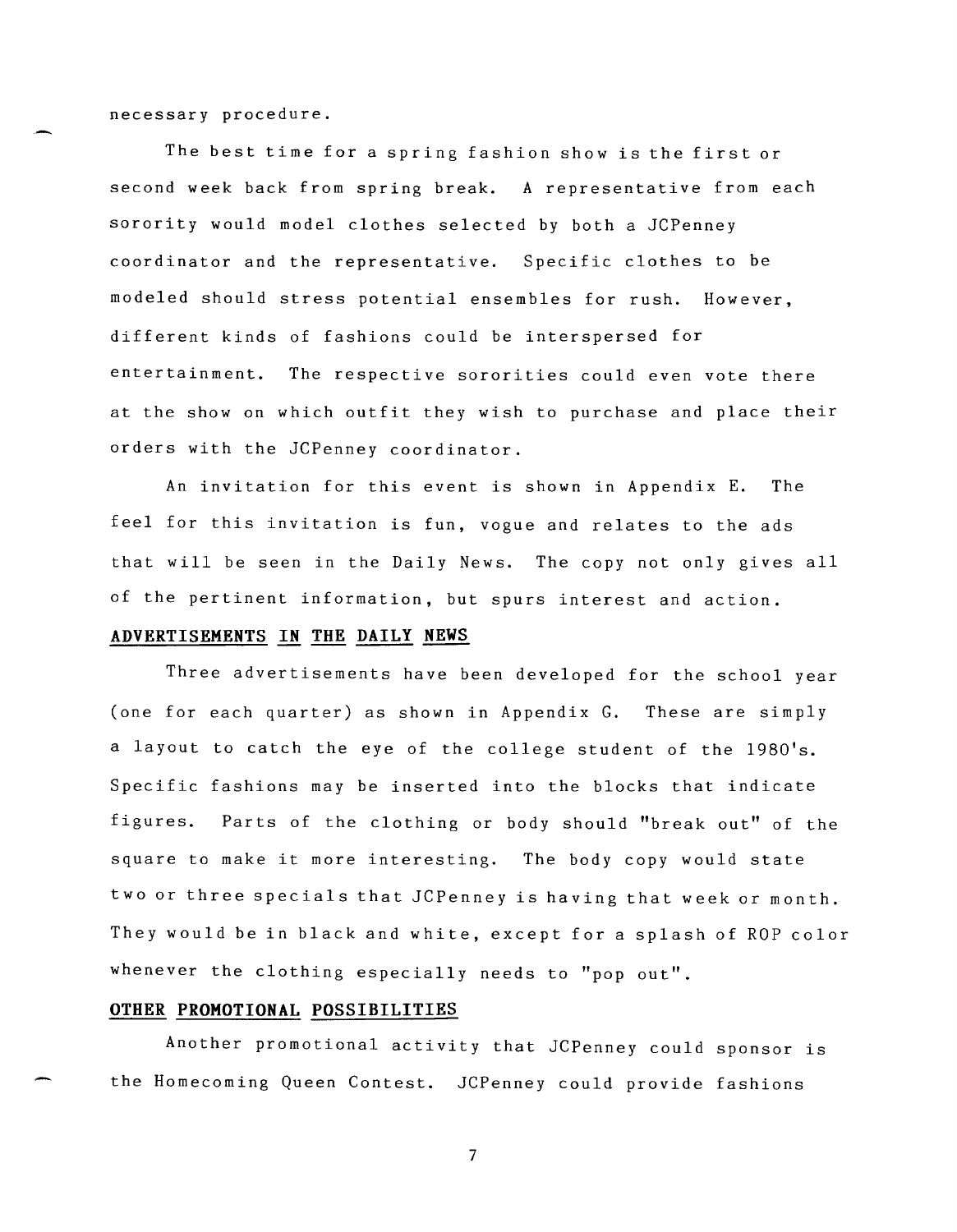for the queen and her court to wear during the contest, parade and Homecoming game. A banner (prepared by a co-sponsoring fraternity or sorority) at the contest and on the float in the parade would be a colorful and proud display of the JCPenney logo. Megan Garrett is chairperson of the Homecoming Queen Contest for 1986. She can be reached through the Alumni Office at 285-1080.

Other Ball State Programs can be sponsored in a similar fashion such as Watermelon Bust Festival and Bike-a-thon. Special events such as Mother's Day and Valentine's Day could be advertised in the Daily News with the same ads used in the Muncie papers.

At present, JCPenney has no real image, favorable or otherwise, among Ball State students. Through the promotional activities suggested, a modern, vogue, fun store within reason of the average college student's pocketbook will emerge. The consumer survey revealed that we should penetrate the sorority/ fraternity market since they buy more clothes (Spring Rush Preview, Homecoming Queen contest, etc.). The Males perception of JCPenney needs to be heightened (Coed fall fashion show). Special discounts and coupons were of interest (10% off discount card). And the overall image of JCPenney's was "average" (modern, fadish designs on all ads and promos). We are confident that if JCPenney of Muncie, Indiana utilizes these promotional activities for the 1986-87 Ball State University school year, then their image among college students will improve. Consequently, Ball State students will patronize the store more often and the store may realize a substantial increase in revenue. The bottom line, that's what's always important. How it is achieved may even be more important.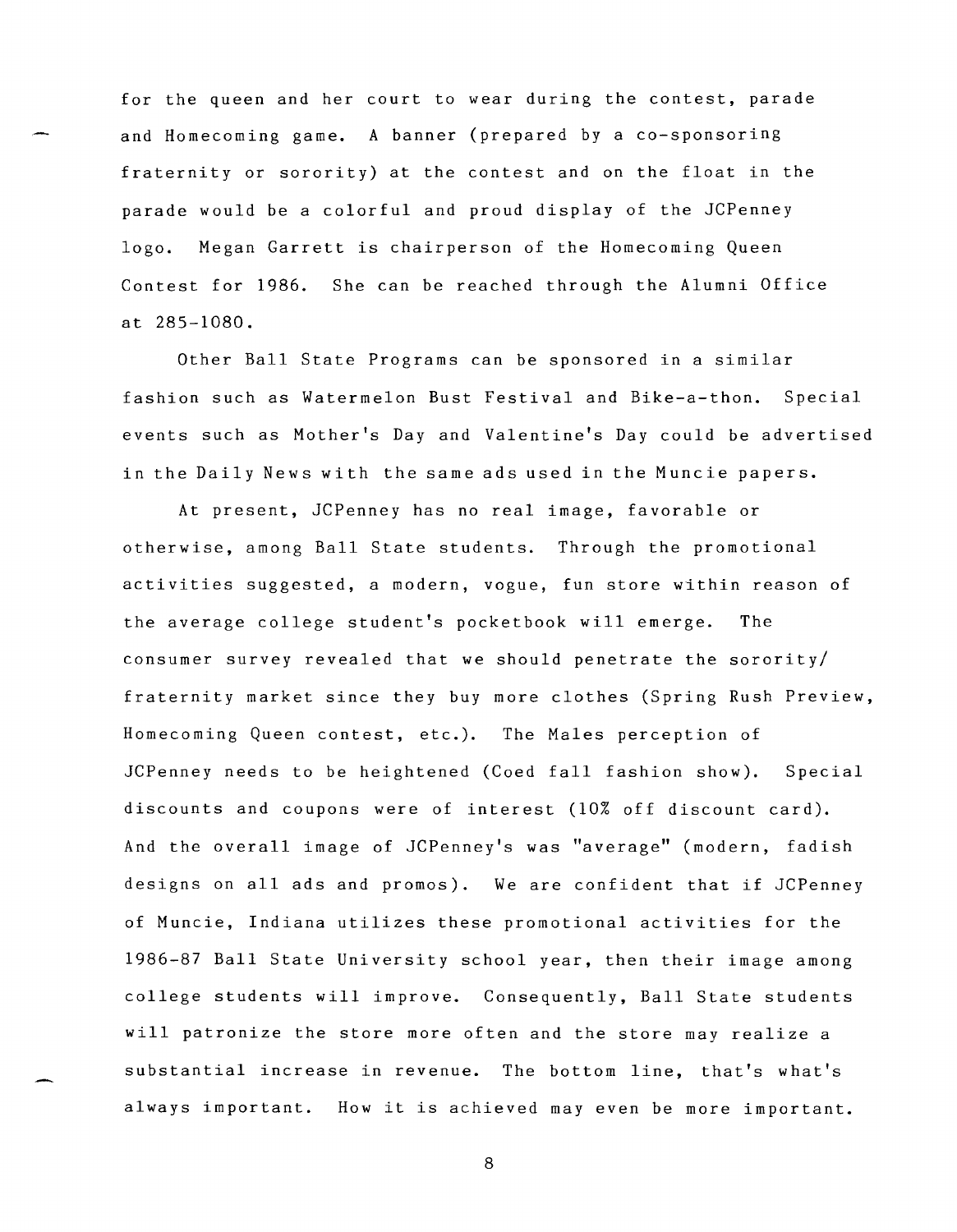# APPENDIX A

-

 $\sim$ 

-

|    | CONSUMER SURVEY                                           |                           |                                                    |  |  |  |  |
|----|-----------------------------------------------------------|---------------------------|----------------------------------------------------|--|--|--|--|
| 1. | How often do you go to the Muncie Mall?                   |                           |                                                    |  |  |  |  |
|    | never                                                     |                           | more than once a month                             |  |  |  |  |
|    | less than once a month                                    | once a week               |                                                    |  |  |  |  |
|    | once a month                                              |                           | more than once a week                              |  |  |  |  |
| 2. | Why do you usually go to the mall? (check all that apply) |                           |                                                    |  |  |  |  |
|    | browse                                                    | buy gifts                 | watch people                                       |  |  |  |  |
|    |                                                           | entertainment buy clothes | to get away<br>from it all                         |  |  |  |  |
|    |                                                           |                           |                                                    |  |  |  |  |
| 3. | How do you normally get to the Muncie Mall?               |                           |                                                    |  |  |  |  |
|    | drive self based take a bus                               |                           | ride with                                          |  |  |  |  |
|    | ride with parents walk                                    |                           | $\overline{\phantom{a}}$ friends<br>ride a bicycle |  |  |  |  |
| 4. | Which stores do you usually go in? (check all that apply) |                           |                                                    |  |  |  |  |
|    | Musicland                                                 | Ball Stores               | Checkard Flag                                      |  |  |  |  |
|    | ___Hoyt Wright                                            | Party House               | Claire's                                           |  |  |  |  |
|    | JCPenney                                                  | Endicott Johnson          | The Movies                                         |  |  |  |  |
|    | Naturalizer                                               | Zales                     | L.S.Ayres                                          |  |  |  |  |
|    | Father & Son                                              | The Earring Tree          | Merle Norman                                       |  |  |  |  |
|    | Osco Drug                                                 | New York NY               | Connie Shoes                                       |  |  |  |  |
|    | Stuarts                                                   | Lloyd's Shoes             | The Bottom<br>Half                                 |  |  |  |  |
|    | Paul Harris                                               | Sycamore                  | Radio Shack                                        |  |  |  |  |
|    | Kinney Shoes                                              | Just Guys                 | Circus World                                       |  |  |  |  |
|    | 16 Plus                                                   | Athletic Dept.            | Barkers Shoes                                      |  |  |  |  |
|    | Onstage                                                   | Sears                     | Cinderella<br>Shoppes                              |  |  |  |  |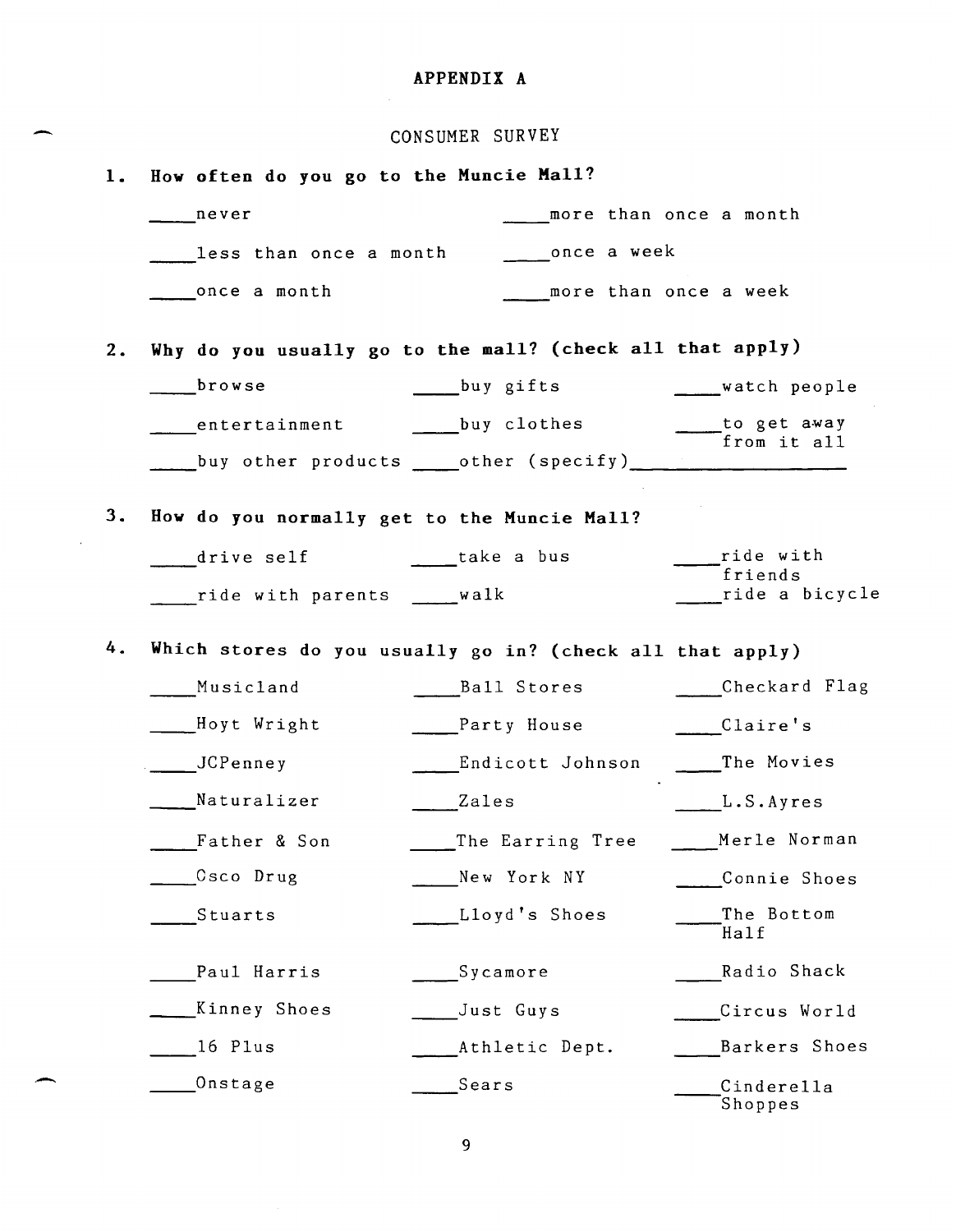5. What do you like in a department store?

|                    | very | important important | no<br>opinion | somewhat<br>important important | not |
|--------------------|------|---------------------|---------------|---------------------------------|-----|
| Name brands        |      |                     |               |                                 |     |
| Fashion            |      |                     |               |                                 |     |
| Hours              |      |                     |               |                                 |     |
| Prices             |      |                     |               |                                 |     |
| Atmosphere         |      |                     |               |                                 |     |
| Service            |      |                     |               |                                 |     |
| Cleanliness        |      |                     |               |                                 |     |
| Store layout       |      |                     |               |                                 |     |
| Easy-to-read signs |      |                     |               |                                 |     |
| Selection/variety  |      |                     |               |                                 |     |
| Other              |      |                     |               |                                 |     |
|                    |      |                     |               |                                 |     |

6. Rate JCPenney on the following: (circle rating for each item)

|                      | POOR         |                |   | <b>EXCELLENT</b> |    |
|----------------------|--------------|----------------|---|------------------|----|
| Name brands          | $\mathbf{I}$ | 2              | 3 | 4                | 5  |
| Fashion              | ı            | $\overline{2}$ | 3 | 4                | 5. |
| Hours                | 1            | $\overline{2}$ | 3 | 4                | 5  |
| Prices               | 1            | $\overline{2}$ | 3 | 4                | 5  |
| Atmosphere           | 1            | 2              | 3 | 4                | 5  |
| Service              | 1            | $\overline{2}$ | 3 | 4                | 5  |
| Cleanliness          | 1            | 2              | 3 | 4                | 5  |
| Store layout         | $\mathbf{1}$ | $\overline{2}$ | 3 | 4                | 5  |
| Easy-to-read signs 1 |              | 2              | 3 | 4                | 5  |
| Selection/variety    | $\mathbf{1}$ | $\overline{2}$ | 3 | 4                | 5  |
| Other                |              | 2              | 3 | 4                | 5  |

-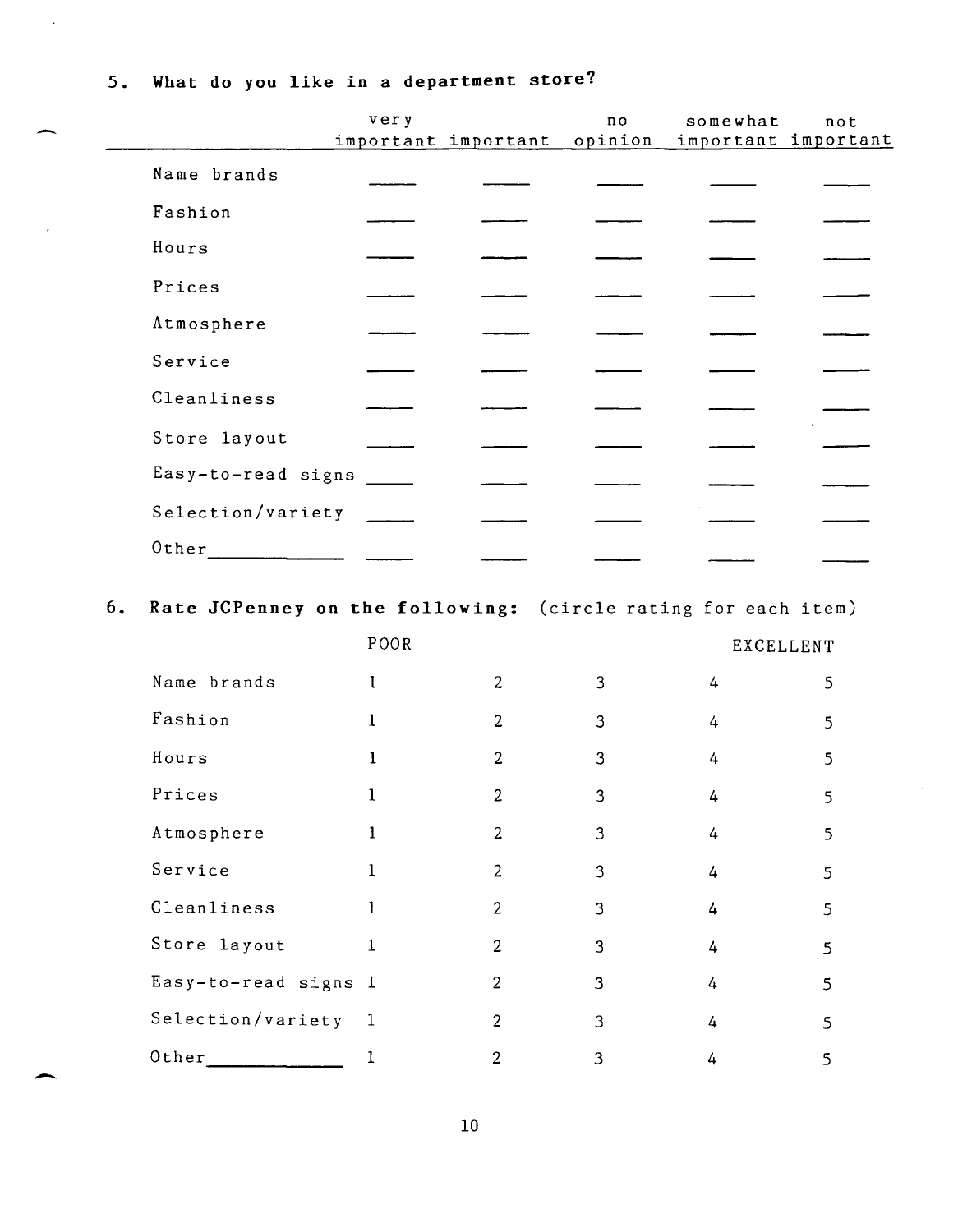| 7.  | Have you ever seen an advertisement for JCPenney? ____ YES ____ NO                                                                                                                                                                                                                                                                     |
|-----|----------------------------------------------------------------------------------------------------------------------------------------------------------------------------------------------------------------------------------------------------------------------------------------------------------------------------------------|
|     | If so, where?                                                                                                                                                                                                                                                                                                                          |
|     |                                                                                                                                                                                                                                                                                                                                        |
|     | Direct mail Credit statement<br>Radio<br>-<br>stuffer                                                                                                                                                                                                                                                                                  |
|     |                                                                                                                                                                                                                                                                                                                                        |
| 8.  | Would you be interested in the following JCPenney sponsored                                                                                                                                                                                                                                                                            |
|     | activities? (check all that apply)                                                                                                                                                                                                                                                                                                     |
|     | Fashion show ______Special discounts ______Coupons                                                                                                                                                                                                                                                                                     |
|     | Dance contest ______Fashion consultations/coordinations                                                                                                                                                                                                                                                                                |
|     | Product Demos. Celebrity appearances in the store                                                                                                                                                                                                                                                                                      |
|     | Other (specify) $\qquad \qquad$ $\qquad \qquad$ $\qquad$ $\qquad$ $\qquad$ $\qquad$ $\qquad$ $\qquad$ $\qquad$ $\qquad$ $\qquad$ $\qquad$ $\qquad$ $\qquad$ $\qquad$ $\qquad$ $\qquad$ $\qquad$ $\qquad$ $\qquad$ $\qquad$ $\qquad$ $\qquad$ $\qquad$ $\qquad$ $\qquad$ $\qquad$ $\qquad$ $\qquad$ $\qquad$ $\qquad$ $\qquad$ $\qquad$ |
| 9.  |                                                                                                                                                                                                                                                                                                                                        |
|     | How much money do you spend each year on clothing?                                                                                                                                                                                                                                                                                     |
|     |                                                                                                                                                                                                                                                                                                                                        |
| 10. | How much money do you spend each year on jewelry?                                                                                                                                                                                                                                                                                      |
|     | $$0-10$ $$11-25$ $$26-50$ $$51-100$ $$100+$                                                                                                                                                                                                                                                                                            |
|     |                                                                                                                                                                                                                                                                                                                                        |
|     | 11. How much money do you spend each year on household items?                                                                                                                                                                                                                                                                          |
|     | $$0-25$ $$26-50$ $$51-100$ $$101-250$ $$250+$                                                                                                                                                                                                                                                                                          |
| 12. | Do you belong to a social sorority or fraternity? ____YES ____NO                                                                                                                                                                                                                                                                       |
| 13. | Where do you live? ______Residence Hall ______Off campus                                                                                                                                                                                                                                                                               |
| 14. | Education: Freshman Sophomore Junior Senior Graduate (circle 1)                                                                                                                                                                                                                                                                        |
| 15. | Age: 17/18 19/20 21/22 23/24 25+                                                                                                                                                                                                                                                                                                       |
|     | 16. Sex: Male Female                                                                                                                                                                                                                                                                                                                   |
|     | 17. Income per year: 50-999 51000-1999 52000-2999                                                                                                                                                                                                                                                                                      |
|     | $$3000-4999$ $$5000-6999$ $$7000-10000$ $$10000+$                                                                                                                                                                                                                                                                                      |
|     |                                                                                                                                                                                                                                                                                                                                        |

-

 $\bar{\beta}$ 

-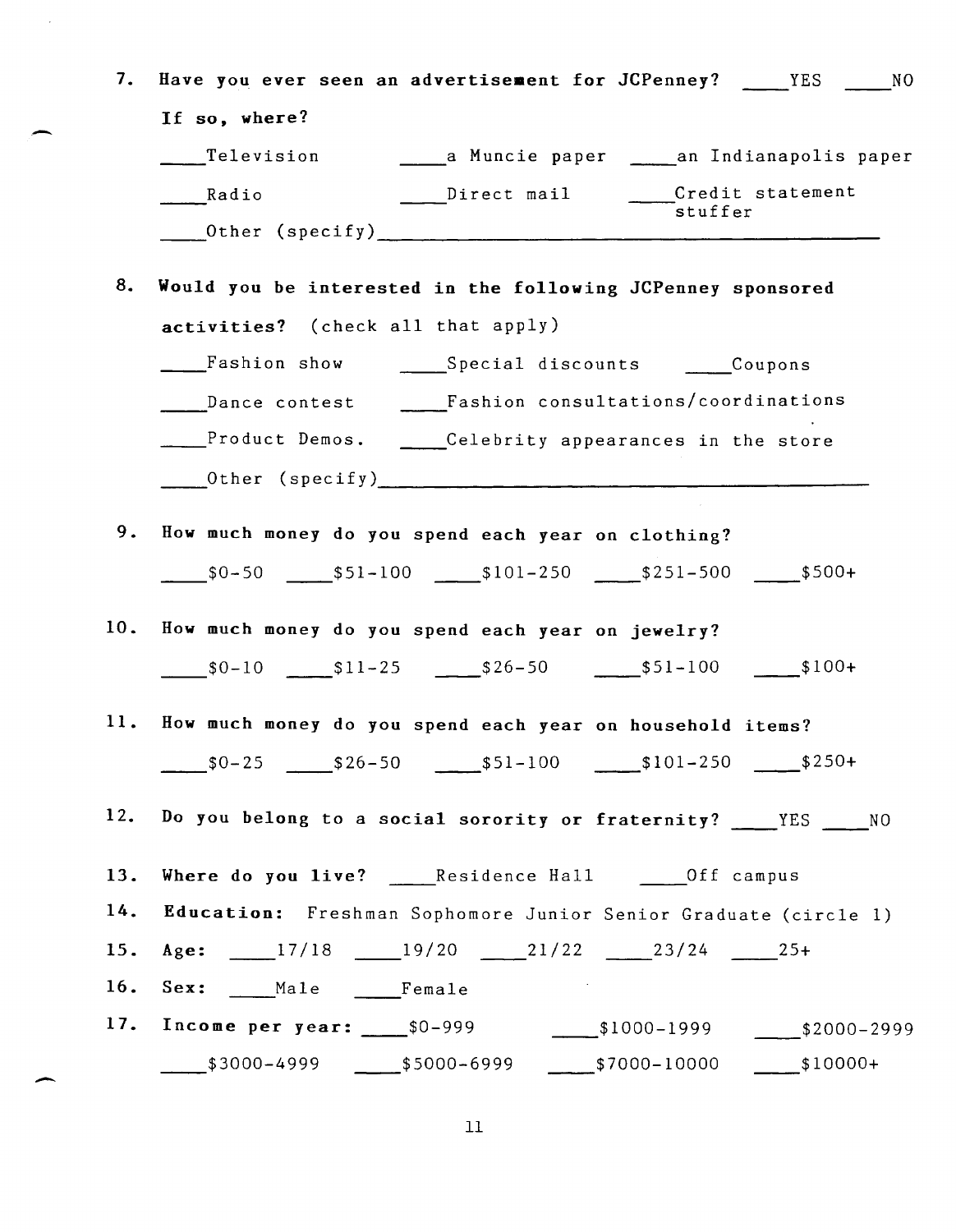# APPENDIX B

-

-

|    | ANSWER KEY                                                 | CONSUMER SURVEY                                           |                                |
|----|------------------------------------------------------------|-----------------------------------------------------------|--------------------------------|
| 1. | How often do you go to the Muncie Mall? (Special Code "K") |                                                           |                                |
|    | 0 never                                                    | 3 more than once a month                                  |                                |
|    | <sup>1</sup> less than once a month                        | $4$ once a week                                           |                                |
|    | 2 once a month                                             | 5 more than once a week                                   |                                |
| 2. | Fill in 1 if checked, if not, fill in 2                    | Why do you usually go to the mall? (check all that apply) |                                |
|    | $No.$ 1 browse                                             | $4$ buy gifts                                             | Vatch people                   |
|    |                                                            | 2 entertainment 5 buy clothes 3 to get away               |                                |
|    |                                                            | 1 buy other products 6 other (specify)                    |                                |
| 3. | How do you normally get to the Muncie Mall?                |                                                           |                                |
|    | 9 drive self 11 take a bus                                 |                                                           | 13 ride with                   |
|    | 10 ride with parents 12 walk                               |                                                           | friends<br>$14$ ride a bicycle |
| 4. |                                                            | Which stores do you usually go in? (check all that apply) |                                |
|    | 15 Musicland                                               | 26 Ball Stores                                            | 37 Checkard Flag               |
|    | 16 Hoyt Wright                                             | 27 Party House 38 Claire's                                |                                |
|    | 17 JCPenney                                                | 28 Endicott Johnson 39 The Movies                         |                                |
|    | 18 Naturalizer                                             | $\frac{29}{2}$ Zales                                      | $40$ L.S. Ayres                |
|    | 19 Father & Son                                            | 30 The Earring Tree                                       | 41 Merle Norman                |
|    | 20 Osco Drug                                               | 31 New York NY                                            | 42 Connie Shoes                |
|    | 21 Stuarts                                                 | 32 Lloyd's Shoes                                          | 43 The Bottom<br>Half          |
|    | 22 Paul Harris                                             | 33 Sycamore                                               | 44 Radio Shack                 |
|    | 23 Kinney Shoes                                            | 34 Just Guys                                              | 45 Circus World                |
|    | $24$ 16 Plus                                               | 35 Athletic Dept.                                         | 46 Barkers Shoes               |
|    | 25 Onstage                                                 | 36 Sears                                                  | 47 Cinderella<br>Shoppes       |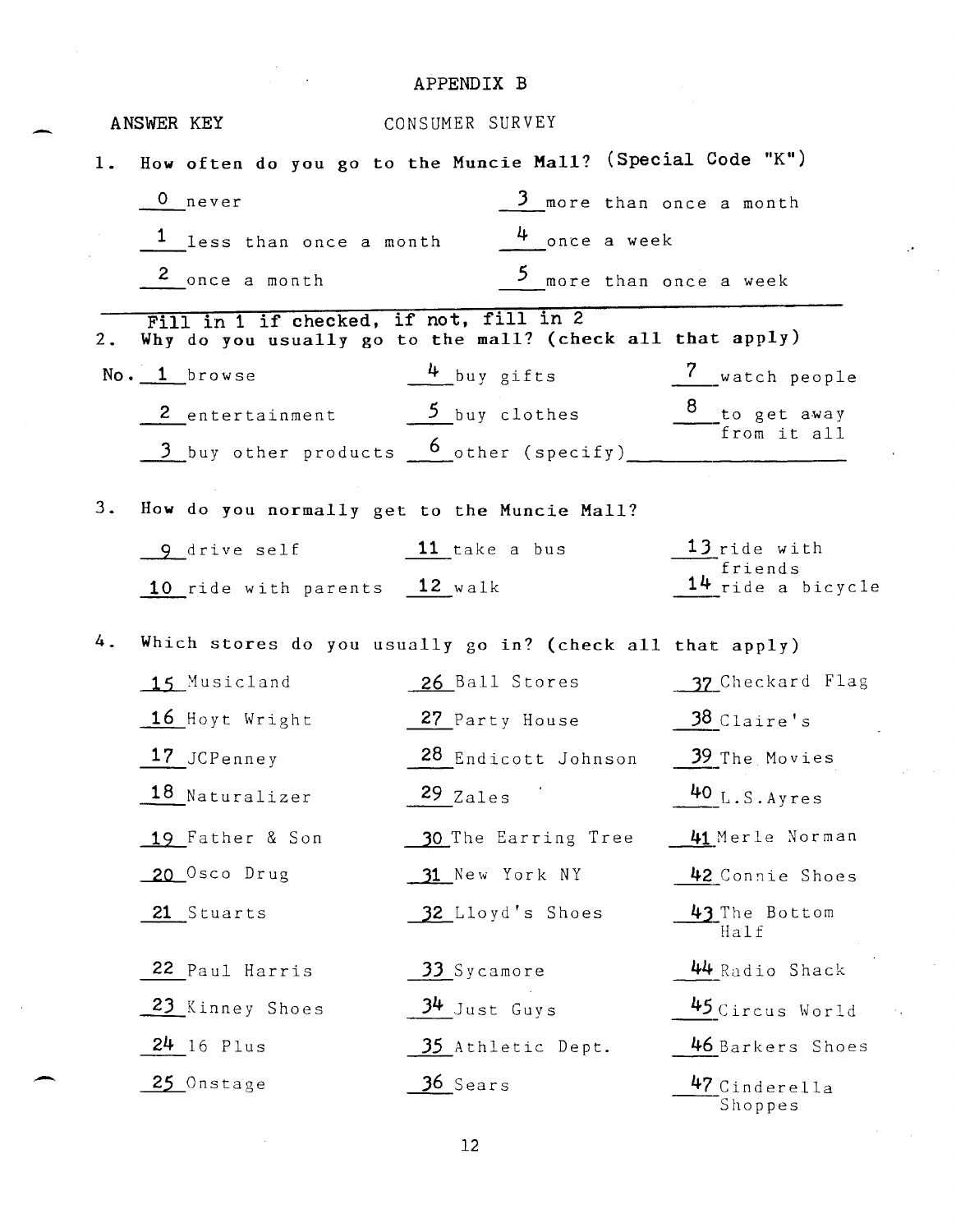|        |    |                                                               | very<br>important important |                | n o<br>opinion | somewhat       | not<br>important important |
|--------|----|---------------------------------------------------------------|-----------------------------|----------------|----------------|----------------|----------------------------|
| No. 48 |    | Name brands                                                   | 1                           | $\mathbf{2}$   | 3              | 4              | 5 <sup>1</sup>             |
|        | 49 | Fashion                                                       |                             |                |                |                |                            |
|        | 50 | Hours                                                         |                             |                |                |                |                            |
|        | 51 | Prices                                                        |                             |                |                |                |                            |
|        | 52 | Atmosphere                                                    |                             |                |                |                |                            |
|        | 53 | Service                                                       |                             |                |                |                |                            |
|        | 54 | Cleanliness                                                   |                             |                |                |                |                            |
|        | 55 | Store layout                                                  |                             |                |                |                |                            |
|        | 56 | Easy-to-read signs                                            |                             |                |                |                |                            |
|        | 57 | Selection/variety                                             |                             |                |                |                |                            |
|        | 58 |                                                               |                             |                |                |                |                            |
|        | 6. | Rate JCPenney on the following: (circle rating for each item) | POOR                        |                |                |                | EXCELLENT                  |
|        | 59 | Name brands                                                   | $\mathbf{I}$                | 2              | 3              | 4              | 5                          |
|        | 60 | Fashion                                                       | $\mathbf{I}$                | 2              | 3              | 4              | 5                          |
|        | 61 | Hours                                                         | 1                           | 2              | 3              | 4              | 5                          |
|        | 62 | Prices                                                        |                             | $\overline{c}$ | 3              | 4              | 5.                         |
|        | 63 | Atmosphere                                                    | $\mathbf{1}$                | $\overline{2}$ | 3              | 4              | 5                          |
|        |    | 64 Service                                                    | $\mathbf{I}$                | $\overline{2}$ | 3              | $\overline{4}$ | 5                          |
|        |    | 65 Cleanliness                                                | $\mathbf{1}$                | $\sqrt{2}$     | 3              | $\overline{4}$ | 5                          |
|        |    | 66 Store layout                                               | $\mathbf{1}$                | $\overline{2}$ | 3              | $\overline{4}$ | 5                          |
|        |    | 67 Easy-to-read signs 1                                       |                             | $\mathbf{2}$   | 3              | $\overline{4}$ | 5                          |
|        |    | 68 Selection/variety 1                                        |                             | $\overline{2}$ | 3              | $\overline{4}$ | 5                          |
|        |    | Other                                                         | $\mathbf 1$                 | $\sqrt{2}$     | 3              | $\overline{4}$ | 5                          |
|        |    |                                                               |                             |                |                |                |                            |

**5. What do you like in** a **department store?**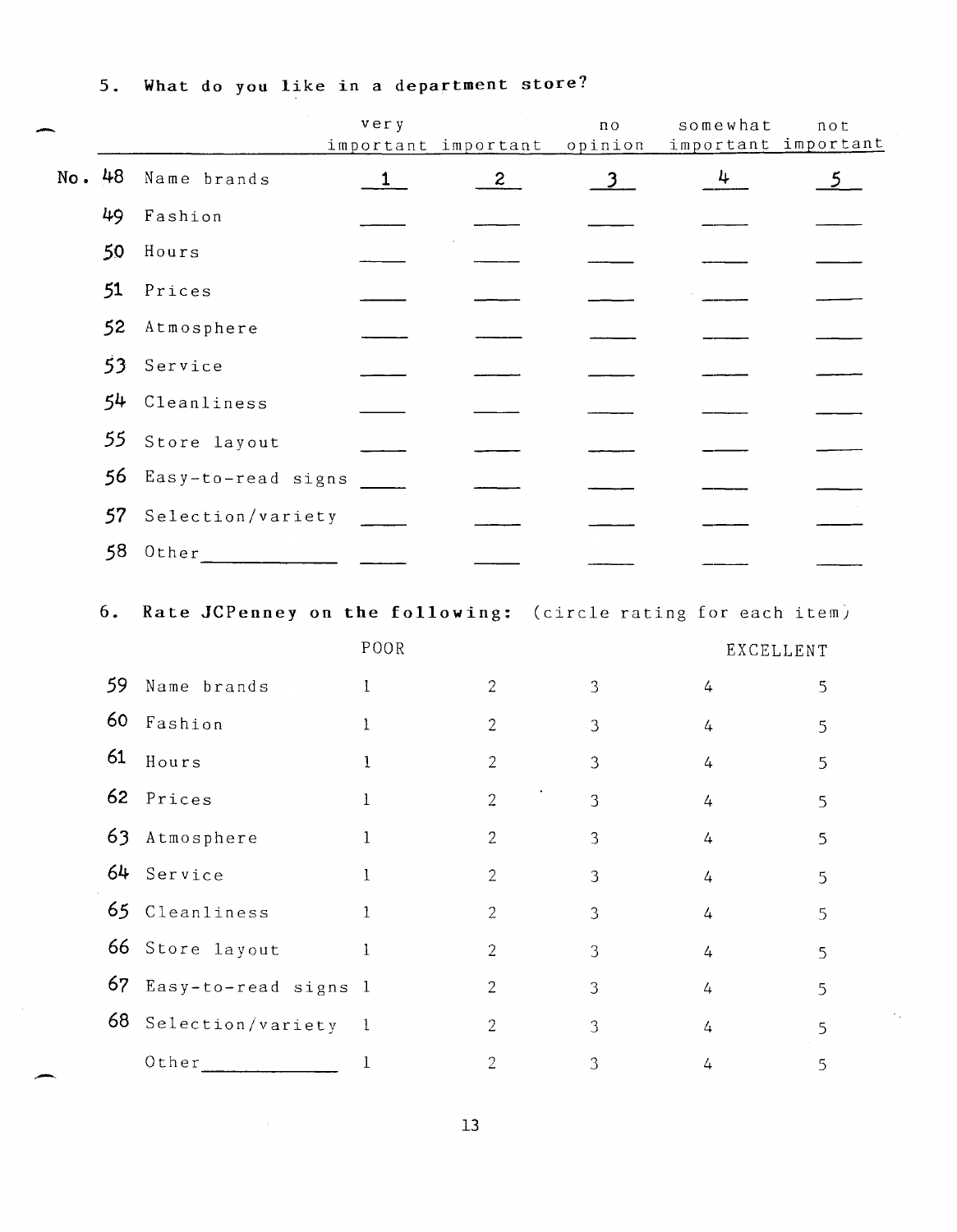7.69 Have you ever seen an advertisement for JCPenney? 1 YES 2 NO If so, where? (If checked fill in **1,** if not, fill in 2) No. 70 Television 73 a Muncie paper 75 an Indianapolis paper 71 Radio 74 Direct mail 76 Credit statement stuffer ~Other (specify) \_\_\_\_\_\_\_\_\_\_\_\_\_\_\_\_\_\_\_\_\_\_\_\_\_\_ ~-------------------- 8. Would you be interested in the following JCPenney sponsored activities? (check all that apply)  $-77$  Fashion show  $-81$  Special discounts  $-84$  Coupons 78 Dance contest 82 Fashion consultations/coordinations  $\frac{79}{29}$  Product Demos.  $\frac{83}{2}$  Celebrity appearances in the store  $80$  Other (specify) 985 How much money do you spend each year on clothing? 1  $$0-50$  2  $$51-100$  3  $$101-250$  4  $$251-500$  5  $$500+$ *10* B6 How much money do you spend each year on jewelry? 1  $$0-10$  2  $$11-25$  3  $$26-50$  4  $$51-100$  5  $$100+$ *11B7* How much money do you spend each year on household items?  $1$  \$0-25  $2$  \$26-50  $3$  \$51-100  $4$  \$101-250  $5$  \$250+ Special Codes 12. L Do you belong to a social sorority or fraternity? 0 YES 1 NO 13. M Where do you live? 0 Residence Hall 1 Off campus 14. Education: Freshman Sophomore Junior Senior Graduate (circle 1) 15. N Age:  $\frac{0}{17/18} = \frac{1}{19/20} = \frac{2}{21/22} = \frac{3}{323/24} = \frac{4}{19/25}$ 16.  $Sex:$  M Male  $F$  Female 17.0 Income per year: 0  $$0-999$  1  $$1000-1999$  2  $$2000-2999$  $\frac{3}{5}$ \$3000-4999  $\frac{4}{5}$ \$5000-6999  $\frac{5}{5}$ \$7000-1000C 6 \$10000+

-

.-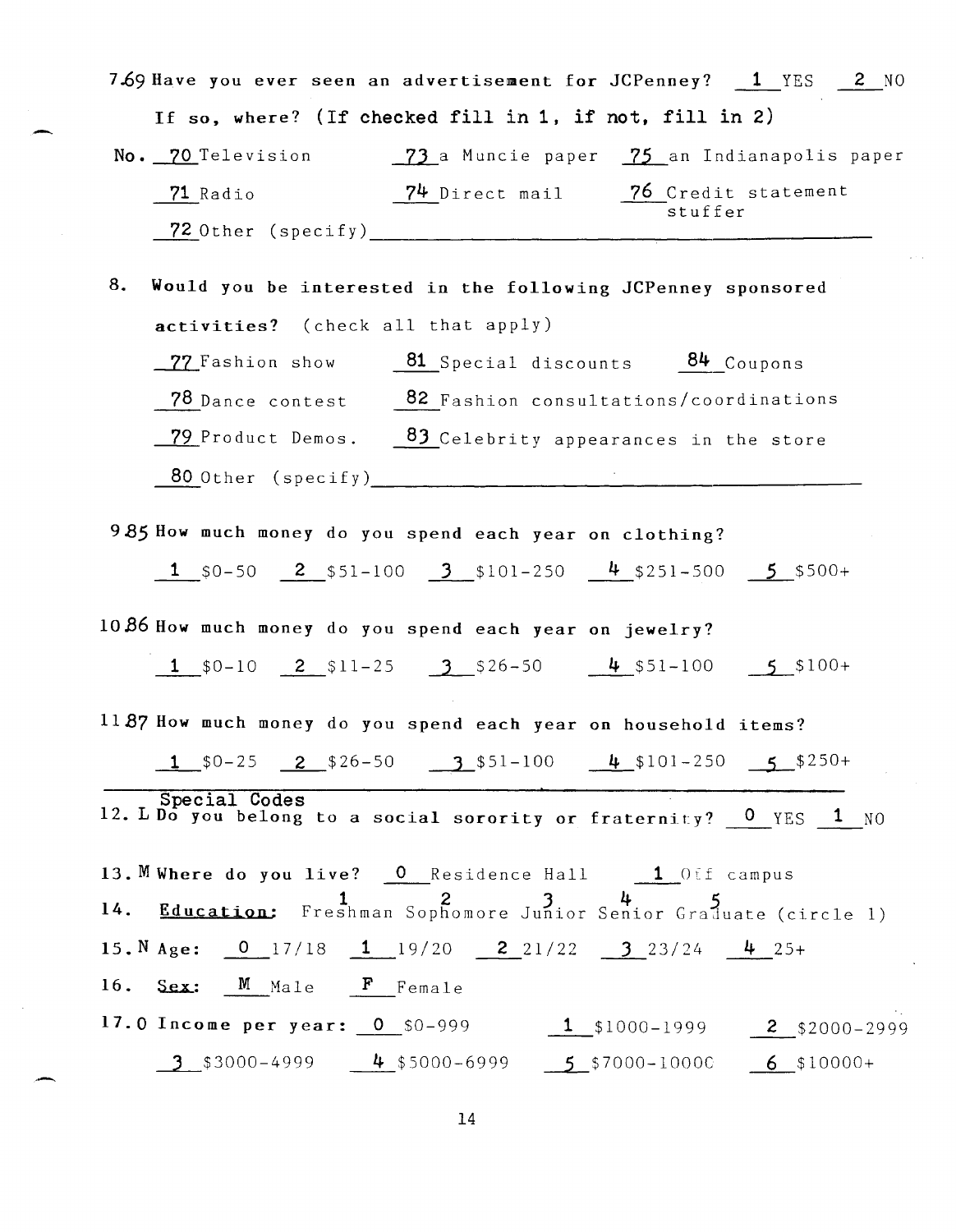|                                                                                                                                                                                                                                                                                                                                                                                                                                                                                                                                                                                                                                                                                                                                                                                                                                                                                                                                                                                                                                                                                                                                                                                                                                                                                                                                                                                                                                                                                                                                                                                                                                                                                                                                                                                                                                                                                                                                                                                                                                                                                                                                                                                                                                                                                                                                                                                                                                                                                                                                                                                                                                                                                                                                                                                                                                                                                                                                                                                                                                                                                                                                                                                                                                                                                                                                                                                                                                                                                                                                                                                                                                                                                                                                                                                                                                                                                                                                                                                                                                                                                                                                                                                                                                                                                                                                                                                                                                                                                                              | SIDE <sub>1</sub>                                                                                                                                                                                                                                                                                                                                                                                                                                                                                                                                                                                                                                                                                                                                                                                                                                                                                                                                                                                                                                                                                                                                                                                                                                                                                                                                                                                                                                                                                                                                                                                                                                                                                                                                                                                                                                                                                                                                                                                                                                                                                                                                                                                                                                                                                                                                                                                                                                        |
|--------------------------------------------------------------------------------------------------------------------------------------------------------------------------------------------------------------------------------------------------------------------------------------------------------------------------------------------------------------------------------------------------------------------------------------------------------------------------------------------------------------------------------------------------------------------------------------------------------------------------------------------------------------------------------------------------------------------------------------------------------------------------------------------------------------------------------------------------------------------------------------------------------------------------------------------------------------------------------------------------------------------------------------------------------------------------------------------------------------------------------------------------------------------------------------------------------------------------------------------------------------------------------------------------------------------------------------------------------------------------------------------------------------------------------------------------------------------------------------------------------------------------------------------------------------------------------------------------------------------------------------------------------------------------------------------------------------------------------------------------------------------------------------------------------------------------------------------------------------------------------------------------------------------------------------------------------------------------------------------------------------------------------------------------------------------------------------------------------------------------------------------------------------------------------------------------------------------------------------------------------------------------------------------------------------------------------------------------------------------------------------------------------------------------------------------------------------------------------------------------------------------------------------------------------------------------------------------------------------------------------------------------------------------------------------------------------------------------------------------------------------------------------------------------------------------------------------------------------------------------------------------------------------------------------------------------------------------------------------------------------------------------------------------------------------------------------------------------------------------------------------------------------------------------------------------------------------------------------------------------------------------------------------------------------------------------------------------------------------------------------------------------------------------------------------------------------------------------------------------------------------------------------------------------------------------------------------------------------------------------------------------------------------------------------------------------------------------------------------------------------------------------------------------------------------------------------------------------------------------------------------------------------------------------------------------------------------------------------------------------------------------------------------------------------------------------------------------------------------------------------------------------------------------------------------------------------------------------------------------------------------------------------------------------------------------------------------------------------------------------------------------------------------------------------------------------------------------------------------------------------------|----------------------------------------------------------------------------------------------------------------------------------------------------------------------------------------------------------------------------------------------------------------------------------------------------------------------------------------------------------------------------------------------------------------------------------------------------------------------------------------------------------------------------------------------------------------------------------------------------------------------------------------------------------------------------------------------------------------------------------------------------------------------------------------------------------------------------------------------------------------------------------------------------------------------------------------------------------------------------------------------------------------------------------------------------------------------------------------------------------------------------------------------------------------------------------------------------------------------------------------------------------------------------------------------------------------------------------------------------------------------------------------------------------------------------------------------------------------------------------------------------------------------------------------------------------------------------------------------------------------------------------------------------------------------------------------------------------------------------------------------------------------------------------------------------------------------------------------------------------------------------------------------------------------------------------------------------------------------------------------------------------------------------------------------------------------------------------------------------------------------------------------------------------------------------------------------------------------------------------------------------------------------------------------------------------------------------------------------------------------------------------------------------------------------------------------------------------|
| NAME (Last, First, M.I.)                                                                                                                                                                                                                                                                                                                                                                                                                                                                                                                                                                                                                                                                                                                                                                                                                                                                                                                                                                                                                                                                                                                                                                                                                                                                                                                                                                                                                                                                                                                                                                                                                                                                                                                                                                                                                                                                                                                                                                                                                                                                                                                                                                                                                                                                                                                                                                                                                                                                                                                                                                                                                                                                                                                                                                                                                                                                                                                                                                                                                                                                                                                                                                                                                                                                                                                                                                                                                                                                                                                                                                                                                                                                                                                                                                                                                                                                                                                                                                                                                                                                                                                                                                                                                                                                                                                                                                                                                                                                                     | <b>GENERAL PURPOSE - NCS® - ANSWER SHEET</b>                                                                                                                                                                                                                                                                                                                                                                                                                                                                                                                                                                                                                                                                                                                                                                                                                                                                                                                                                                                                                                                                                                                                                                                                                                                                                                                                                                                                                                                                                                                                                                                                                                                                                                                                                                                                                                                                                                                                                                                                                                                                                                                                                                                                                                                                                                                                                                                                             |
|                                                                                                                                                                                                                                                                                                                                                                                                                                                                                                                                                                                                                                                                                                                                                                                                                                                                                                                                                                                                                                                                                                                                                                                                                                                                                                                                                                                                                                                                                                                                                                                                                                                                                                                                                                                                                                                                                                                                                                                                                                                                                                                                                                                                                                                                                                                                                                                                                                                                                                                                                                                                                                                                                                                                                                                                                                                                                                                                                                                                                                                                                                                                                                                                                                                                                                                                                                                                                                                                                                                                                                                                                                                                                                                                                                                                                                                                                                                                                                                                                                                                                                                                                                                                                                                                                                                                                                                                                                                                                                              | $\begin{array}{c} \mathbf{S} \\ \mathbf{E} \\ \mathbf{X} \end{array}$<br>FOR USE WITH ALL NCS SENTRY OPTICAL MARK READING SYSTEMS<br>SEE IMPORTANT MARKING INSTRUCTIONS ON SIDE 2                                                                                                                                                                                                                                                                                                                                                                                                                                                                                                                                                                                                                                                                                                                                                                                                                                                                                                                                                                                                                                                                                                                                                                                                                                                                                                                                                                                                                                                                                                                                                                                                                                                                                                                                                                                                                                                                                                                                                                                                                                                                                                                                                                                                                                                                        |
| 0000000000000000000<br>$[{\mathbb C} \circ {\mathbb C} \circ {\mathbb C} \circ {\mathbb C} \circ {\mathbb C} \circ {\mathbb C} \circ {\mathbb C} \circ {\mathbb C} \circ {\mathbb C} \circ {\mathbb C} \circ {\mathbb C} \circ {\mathbb C} \circ {\mathbb C} \circ {\mathbb C}$<br>(C) (B)<br>$\odot$ $\odot$ $\odot$ $\odot$ $\odot$ $\odot$ $\odot$ $\odot$ $\odot$ $\odot$ $\odot$ $\odot$ $\odot$ $\odot$ $\odot$ $\odot$ $\odot$ $\odot$<br>IO O<br>$\textcircled{\footnotesize{}}\textcircled{\footnotesize{}}\textcircled{\footnotesize{}}\textcircled{\footnotesize{}}\textcircled{\footnotesize{}}\textcircled{\footnotesize{}}\textcircled{\footnotesize{}}\textcircled{\footnotesize{}}\textcircled{\footnotesize{}}\textcircled{\footnotesize{}}\textcircled{\footnotesize{}}\textcircled{\footnotesize{}}\textcircled{\footnotesize{}}\textcircled{\footnotesize{}}$<br> ତ ©<br>$\Theta$<br>$\Theta$ $\Theta$<br>${\mathbin{\odot}} {\mathbin{\odot}} {\mathbin{\odot}} {\mathbin{\odot}} {\mathbin{\odot}} {\mathbin{\odot}} {\mathbin{\odot}} {\mathbin{\odot}} {\mathbin{\odot}} {\mathbin{\odot}} {\mathbin{\odot}} {\mathbin{\odot}} {\mathbin{\odot}} {\mathbin{\odot}} {\mathbin{\odot}} {\mathbin{\odot}} {\mathbin{\odot}} {\mathbin{\odot}} {\mathbin{\odot}}$<br>$\overline{\circ}$ $\circ$<br>${\color{blue}\odot}\, {\color{blue}\odot}\, {\color{blue}\odot}\, {\color{blue}\odot}\, {\color{blue}\odot}\, {\color{blue}\odot}\, {\color{blue}\odot}\, {\color{blue}\odot}\, {\color{blue}\odot}\, {\color{blue}\odot}\, {\color{blue}\odot}\, {\color{blue}\odot}\, {\color{blue}\odot}\, {\color{blue}\odot}\, {\color{blue}\odot}\, {\color{blue}\odot}\, {\color{blue}\odot}\, {\color{blue}\odot}\, {\color{blue}\odot}\, {\color{blue}\odot}\, {\color{blue}\odot}\, {\color{blue}\odot}\, {\color{blue}\odot}\, {\color{blue}\odot}\, {\color{blue$<br>$  \odot \odot$<br>© © © © © © © © © © © © © © © © ©<br>$  \circledcirc \circ$<br>$\Theta$<br> @@@@@@@@@@@@@@@@@@@@@<br>$ {\mathcal{O}}\> {\mathcal{O}}\> {\mathcal{O}}\> {\mathcal{O}}\> {\mathcal{O}}\> {\mathcal{O}}\> {\mathcal{O}}\> {\mathcal{O}}\> {\mathcal{O}}\> {\mathcal{O}}\> {\mathcal{O}}\> {\mathcal{O}}\> {\mathcal{O}}\> {\mathcal{O}}\> {\mathcal{O}}\> {\mathcal{O}}\> {\mathcal{O}}$<br>$ {\color{red}\Theta} \, {\color{red}\Theta} \, {\color{red}\Theta} \, {\color{red}\Theta} \, {\color{red}\Theta} \, {\color{red}\Theta} \, {\color{red}\Theta} \, {\color{red}\Theta} \, {\color{red}\Theta} \, {\color{red}\Theta} \, {\color{red}\Theta} \, {\color{red}\Theta} \, {\color{red}\Theta} \, {\color{red}\Theta} \, {\color{red}\Theta} \, {\color{red}\Theta} \, {\color{red}\Theta} \, {\color{red}\Theta} \, {\color{red}\Theta} \, {\color{red}\Theta} \, {\color{red}\Theta} \, {\color{red}\Theta}$<br>$ {\mathord{\,\odot }\,} {\mathord{\,\odot }\,} {\mathord{\,\odot }\,} {\mathord{\,\odot }\,} {\mathord{\,\odot }\,} {\mathord{\,\odot }\,} {\mathord{\,\odot }\,} {\mathord{\,\odot }\,} {\mathord{\,\odot }\,} {\mathord{\,\odot }\,} {\mathord{\,\odot }\,} {\mathord{\,\odot }\,} {\mathord{\,\odot }\,} {\mathord{\,\odot }\,} {\mathord{\,\odot }\,} {\mathord{\,\odot }\,} {\mathord{\,\odot }\,} {\mathord{\,\odot }\,} {\mathord{\,\odot }\,} {\mathord{\,\odot }\,} {\mathord{\,\odot }\,} {\mathord{\,\odot }\,$<br>$ \mathbb{O} \oplus \mathbb{O} \oplus \mathbb{O} \oplus \mathbb{O} \oplus \mathbb{O} \oplus \mathbb{O} \oplus \mathbb{O} \oplus \mathbb{O} \oplus \mathbb{O} \oplus \mathbb{O} \oplus \mathbb{O}$<br>$ {\mathbb O}~{\mathbb O}~{\mathbb O}~{\mathbb O}~{\mathbb O}~{\mathbb O}~{\mathbb O}~{\mathbb O}~{\mathbb O}~{\mathbb O}~{\mathbb O}~{\mathbb O}~{\mathbb O}~{\mathbb O}~{\mathbb O}~{\mathbb O}~{\mathbb O}~{\mathbb O}~{\mathbb O}~{\mathbb O}~{\mathbb O}~{\mathbb O}$<br>$ {\color{red}\omega} \pmb{\scriptstyle\omega} \pmb{\scriptstyle\omega} \pmb{\scriptstyle\omega} \pmb{\scriptstyle\omega} \pmb{\scriptstyle\omega} \pmb{\scriptstyle\omega} \pmb{\scriptstyle\omega} \pmb{\scriptstyle\omega} \pmb{\scriptstyle\omega} \pmb{\scriptstyle\omega} \pmb{\scriptstyle\omega} \pmb{\scriptstyle\omega} \pmb{\scriptstyle\omega} \pmb{\scriptstyle\omega} \pmb{\scriptstyle\omega} \pmb{\scriptstyle\omega} \pmb{\scriptstyle\omega} \pmb{\scriptstyle\omega}$<br>$  \circledR \circledS \circledR \circledS \circledS \circledR \circledS \circledS \circledR \circledS \circledS \circledS \circledS$<br>******************* | $\circledcirc$<br>$\circledcirc$<br>A B C D E<br>A B C D E<br><b>ABCDE</b><br>ABCDE<br>A B C D E<br>3100000<br>$41 \odot \odot \odot \odot \odot$<br>$11 \odot @ 9 \odot @$<br>$21 \bigcirc \bigcirc \bigcirc \bigcirc \bigcirc$<br>100000<br>$\overline{G}$<br>ABCDE<br>A B C D E<br>A B C D E<br>A B C D E<br>A B C D E<br>$\mathsf{R}$<br>3200000<br>4200000<br>200000<br>1200000<br>$22\bigcirc\bigcirc\bigcirc\bigcirc\bigcirc$<br>$\Delta$<br>$\mathbf{D}$<br>A B C D E<br>A B C D E<br>A B C D E<br>A B C D E<br>A B C D E<br>F.<br>$43\textcircled{0} \textcircled{3} \textcircled{4} \textcircled{5}$<br>1300000<br>$23\bigcirc\bigcirc\bigcirc\bigcirc\bigcirc$<br>330 @ @ @ <sub>@</sub><br>300000<br>or l<br>ABCDE<br>A B C D E<br><b>ABCDE</b><br>A B C D E<br>A B C D E<br>E.<br>3400000<br>44 ① ② ③ ④ ⑤<br>400000<br>2400000<br>14 ① ② ③ ④ ⑤<br>D<br>$\cup$<br><b>ABCDE</b><br><b>ABCDE</b><br>A B C D E<br><b>ABCDE</b><br>ABCDE<br>$\mathbf{C}$<br>$\odot$<br>$45$ ①②③④⑤<br>500000<br>$15 \odot \odot \odot \odot \odot$<br>$25\bigcirc\bigcirc\bigcirc\bigcirc\bigcirc$<br>35 ① ② ③ ④ ⑤<br>$\odot$<br>A B C D E<br>A B C D E<br><b>ABCDE</b><br>A B C D E<br>A B C D E<br>$\circledcirc$<br>$46\odot\odot\odot\odot$<br>2600000<br>3600000<br>600000<br>$16\times9\times9$<br>$\odot$<br>A B C D E<br>A B C D E<br><b>ABCDE</b><br>A B C D E<br>A B C D E<br>$\circledcirc$<br>2700000<br>3700000<br>47①②③④⑤<br>1700000<br><u> 100000</u><br>$\circledcirc$<br>A B C D E<br>A B C D E<br>A B C D E<br><b>ABCDE</b><br>ABCDE<br>$\ddot{\textcirc}$<br>4800000<br>1800000<br>$28 \odot \odot \odot \odot \odot$<br>38 ① ② ③ ④ ⑤<br>800000<br>$\odot$<br>A B C D E<br><b>ABCDE</b><br>A B C D E<br>ABCDE<br><b>ABCDE</b><br>$\bar{\odot}$<br>$39$ $\odot$ $\odot$ $\odot$ $\odot$ $\odot$<br>49①②③④⑤<br>900000<br>19 ① ② ③ ④ ⑤<br>$29$ $\odot$ $\odot$ $\odot$ $\odot$<br>$\odot$<br><b>ABCDE</b><br>A B C D E<br><b>ABCDE</b><br><b>ABCDE</b><br>A B C D E<br>$\tilde{\circ}$<br>50000002<br>$40 \odot \odot \odot \odot$<br>$10 \odot \odot \odot \odot \odot$<br>2000000<br>3000000<br>$\odot$<br>$^\copyright$<br>A B C D E<br>A B C D E<br><b>ABCDE</b><br><b>ABCDE</b><br>A B C D E<br>$\odot$<br>9100000<br>$61$ $\odot$ $\odot$ $\odot$ $\odot$<br>71 ① ② ③ ④ ⑤<br>8100000<br>5100000<br>$\odot$<br><b>ABCDE</b><br>ABCDE<br>ABCDE<br>A B C D E<br>ABCDE<br>$\circledcirc$<br>9200000<br>7200000<br>8200000<br>5200000<br>6200000 |
|                                                                                                                                                                                                                                                                                                                                                                                                                                                                                                                                                                                                                                                                                                                                                                                                                                                                                                                                                                                                                                                                                                                                                                                                                                                                                                                                                                                                                                                                                                                                                                                                                                                                                                                                                                                                                                                                                                                                                                                                                                                                                                                                                                                                                                                                                                                                                                                                                                                                                                                                                                                                                                                                                                                                                                                                                                                                                                                                                                                                                                                                                                                                                                                                                                                                                                                                                                                                                                                                                                                                                                                                                                                                                                                                                                                                                                                                                                                                                                                                                                                                                                                                                                                                                                                                                                                                                                                                                                                                                                              | ම $\vert$<br>A B C D E<br>A B C D E<br>A B C D E<br>ABCDE<br><b>ABCDE</b><br>9300000<br>5300000<br>$63$ $\odot$ $\odot$ $\odot$ $\odot$<br><u>73①②③④⑤</u><br>$83\bigcirc\bigcirc\bigcirc\bigcirc\bigcirc$                                                                                                                                                                                                                                                                                                                                                                                                                                                                                                                                                                                                                                                                                                                                                                                                                                                                                                                                                                                                                                                                                                                                                                                                                                                                                                                                                                                                                                                                                                                                                                                                                                                                                                                                                                                                                                                                                                                                                                                                                                                                                                                                                                                                                                                |
| SPECIAL CODES<br><b>IDENTIFICATION NUMBER</b><br><b>BIRTH DATE</b><br>M N<br>$D$ $E$<br>G[H]<br>$K \mid L$<br>B C <br>ΙF<br>$\vert \vert \vert$ $\vert$ $\vert$<br>$\mathbf{A}$<br>DAY<br>MO.<br>YR<br>$\mathsf{Jan}(\bigcirc)$<br>$F_{ab}$ $\bigcirc$<br><u>ୗ୶୶ୄଠୗୣଡ଼ୢୗଵଡ଼ୗୣଡ଼୕ଡ଼ଡ଼ଡ଼ଡ଼ଡ଼ଡ଼ଡ଼ଡ଼ୗଡ଼ଡ଼ଡ଼ଡ଼ଡ଼ଡ଼ୗ</u><br> ▲pr. ○ ① ⊙ ① ⊙ ① ① ① ① ① ① ① ① ① ① ② ② ① ① ① ① ① <mark>d</mark><br>$\left\vert \begin{smallmatrix} 1_{\rm min} & \odot \end{smallmatrix} \right\vert$ $\left\vert \begin{smallmatrix} 0 & \odot \end{smallmatrix} \right\vert$ $\left\vert \begin{smallmatrix} 0 & \odot \end{smallmatrix} \right\vert$ $\left\vert \begin{smallmatrix} 0 & \odot \end{smallmatrix} \right\vert$ $\left\vert \begin{smallmatrix} 0 & \odot \end{smallmatrix} \right\vert$ $\left\vert \begin{smallmatrix} 0 & \odot \end{smallmatrix} \right\vert$ $\left\vert \begin{smallmatrix} 0 & \odot \end{smallmatrix} \right\vert$ $\left\vert \begin{smallmatrix} 0$<br><u>ၜ႞ၜၜ႞ၜၜၜၜၜၜၜၜၜၜ႞ၜၜၜၜၜၜၛ</u><br>Jul. $\left(\,\right)$<br>$\circledcirc$ $\circledcirc$ $\circledcirc$ $\circledcirc$ $\circledcirc$ $\circledcirc$ $\circledcirc$ $\circledcirc$ $\circledcirc$ $\bullet$<br> Aug. (_)<br>$  \circledcirc \circ \circ \circ \circ \circ \circ \circ \circ \circ \circ \circ \circ \circ \circ \circ  $<br>$\mathsf{Sep}_{\cdot}$ $\bigcirc$<br>$\odot$ $\odot$ $\odot$ $\odot$ $\odot$ $\odot$ $\odot$ $\odot$ $\odot$ $\odot$ $\odot$ $\odot$ $\odot$ $\odot$ $\odot$ $\odot$<br>$ $ Oct. $\bigcirc$<br>$  \textcircled{\circ} \textcircled{\circ} \textcircled{\circ} \textcircled{\circ} \textcircled{\circ} \textcircled{\circ} \textcircled{\circ} \textcircled{\circ}  $<br>$\mathsf{Nov.}$ $\bigcirc$<br>$\vert$ Dec. $\bigcirc$                                                                                                                                                                                                                                                                                                                                                                                                                                                                                                                                                                                                                                                                                                                                                                                                                                                                                                                                                                                                                                                                                                                                                                                                                                                                                                                                                                                                                                                                                                                                                                                                                                                                                                                                                                                                                                                                                                                                                                                                                                                                                                                                                                                                                                                                                                                                                                                                                                                                                                                                                                                                                                                                                                                                                          | A B C D E<br><b>ABCDE</b><br><b>ABCDE</b><br>A B C D E<br>A B C D E<br>74 ① ② ③ ④ ⑤<br>8400000<br>9400000<br>5400000<br>$64$ $\odot$ $\odot$ $\odot$ $\odot$<br>O   P<br>A B C D E<br>ABCDE<br>A B C D E<br>A B C D E<br>ABCDE<br>55 ① ② ③ ④ ⑤<br><u>75①②③④⑤</u><br>8500000<br>95①②③④⑤<br>$65$ $\odot$ $\odot$ $\odot$ $\odot$<br>A B C D E<br>A B C D E<br>ABCDE<br>A B C D E<br>A B C D E<br>5600000<br>$66$ $\odot$ $\odot$ $\odot$ $\odot$<br>7600000<br>86 ① ② ③ ④ ⑤<br>96⊙⊙⊙⊙⊙<br>A B C D E<br>ABCDE<br>A B C D E<br>ABCDE<br>A B C D E<br>9700000<br>$67$ $\odot$ $\odot$ $\odot$ $\odot$ $\odot$<br>7700000<br>8700000<br>ABCDE<br>ABCDE<br>A B C D E<br>ABCDE<br>ABCDE<br>9800000<br>7800000<br>5800000<br>$68$ $\odot$ $\odot$ $\odot$ $\odot$ $\odot$<br>8800000<br>A B C D E<br>ABCDE<br><b>ABCDE</b><br>ABCDE<br><b>ABCDE</b><br>79 ① ② ③ ④ ⑤<br>99 ① ② ③ ④ ⑤<br>59 ① ② ③ ④ ⑤<br>$69$ $\odot$ $\odot$ $\odot$ $\odot$<br>89 ① ② ③ ④ ⑤<br>A B C D E<br>A B C D E<br>A B C D E<br>A B C D E<br><b>ABCDE</b><br>$60 \odot \odot \odot \odot$<br>9000000 10000000<br>$70 \odot \odot \odot \odot$<br>8000000                                                                                                                                                                                                                                                                                                                                                                                                                                                                                                                                                                                                                                                                                                                                                                                                                                                                                                                                                                                                                                                                                                                                                                                                                                                                                                                                    |
|                                                                                                                                                                                                                                                                                                                                                                                                                                                                                                                                                                                                                                                                                                                                                                                                                                                                                                                                                                                                                                                                                                                                                                                                                                                                                                                                                                                                                                                                                                                                                                                                                                                                                                                                                                                                                                                                                                                                                                                                                                                                                                                                                                                                                                                                                                                                                                                                                                                                                                                                                                                                                                                                                                                                                                                                                                                                                                                                                                                                                                                                                                                                                                                                                                                                                                                                                                                                                                                                                                                                                                                                                                                                                                                                                                                                                                                                                                                                                                                                                                                                                                                                                                                                                                                                                                                                                                                                                                                                                                              | <b>.</b><br>111111<br>,,,,,,,<br>,,,,,,,,,,                                                                                                                                                                                                                                                                                                                                                                                                                                                                                                                                                                                                                                                                                                                                                                                                                                                                                                                                                                                                                                                                                                                                                                                                                                                                                                                                                                                                                                                                                                                                                                                                                                                                                                                                                                                                                                                                                                                                                                                                                                                                                                                                                                                                                                                                                                                                                                                                              |

APPENDIX C

 $\overline{\phantom{a}}$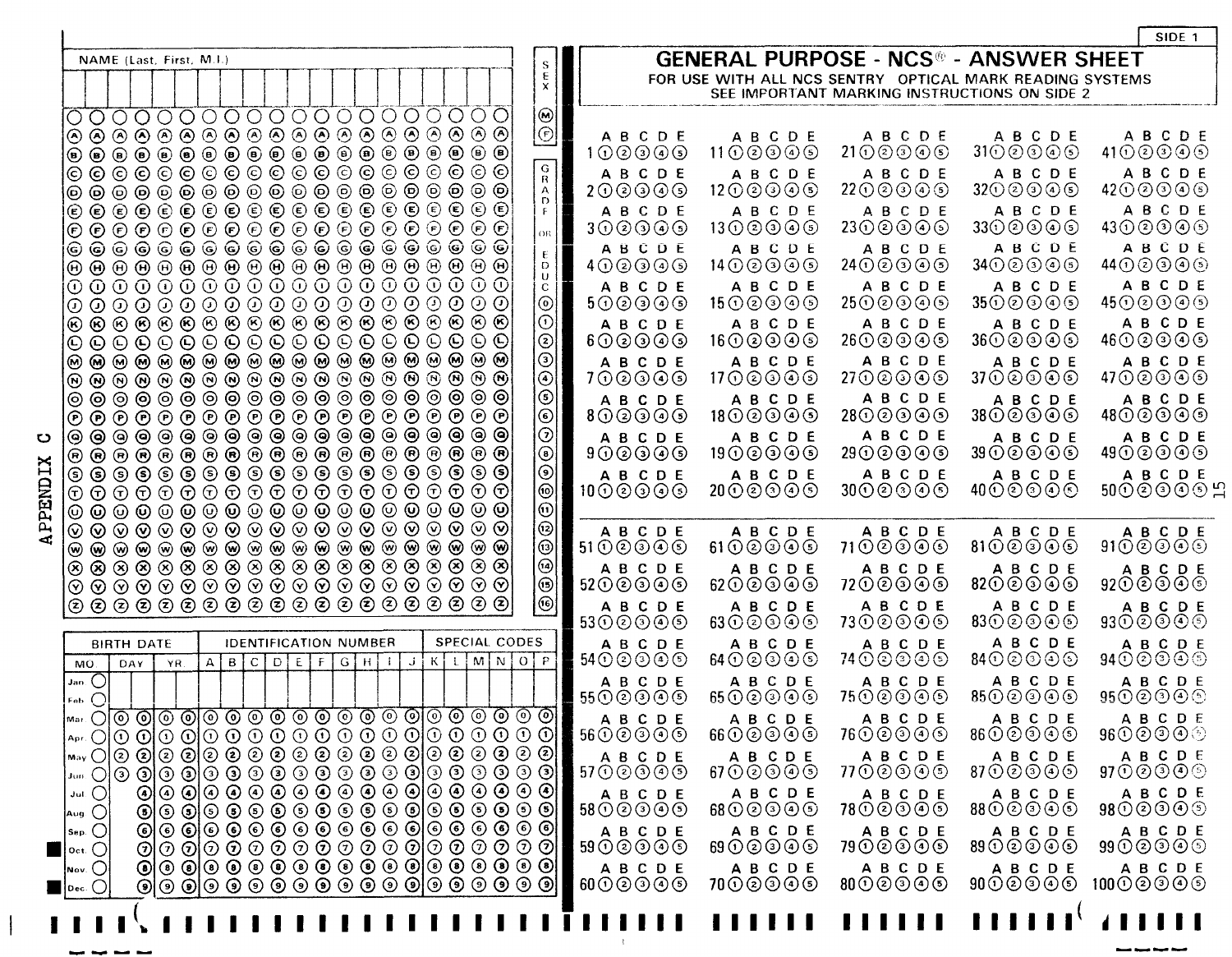#### **TABLE 1**

FREQUENCY COUNT FROM EACH SURVEY QUESTION 1. How often do you go to the Muncie Mall? Never  $1\%$ Less than once a month  $26\frac{7}{6}$ Once a month 25%<br>More than once a month 35% More than once a month 35%<br>Once a week 10% Once a week 10%<br>Less than once a week 3% Less than once a week 2. Why do you usually go to the mall? Browse 58%<br>Buy clothes 57% Buy clothes 57%<br>Buy gifts 57% Buy gifts 41%<br>Entertainment 36% Entertainment 36%<br>Buy other products 32% Buy other products 32%<br>Get away from it all 27% Get away from it all 27%<br>Watch people 17% Watch people 17%<br>Other 17% Other (to get hair done; buy records, tapes, pretzels, caramel corn) 3 . 4. How do you normally get to the Muncie Mall? Drive self Ride with friends (Others negligable) Which stores do you usually go in? (the top ten only) L.S. Ayres JCPenney The Movies Musicland Osco Drug Paul Harris Ball Stores Party House Sears Stuarts 65% 42% 77% 66% 61% 60% 52% 42% 38% 37% 35% 31% 5. What do you like in a department store? (in order of importance) 1) Prices 6) Atmosphere<br>2) Selection/Variety 7) Store layo 2) Selection/Variety 7) Store layout<br>3) Cleanliness 8) Easy-to-read Easy-to-read signs 4) Service 9) Hours<br>5) Fashion 10) Name 10) Name brands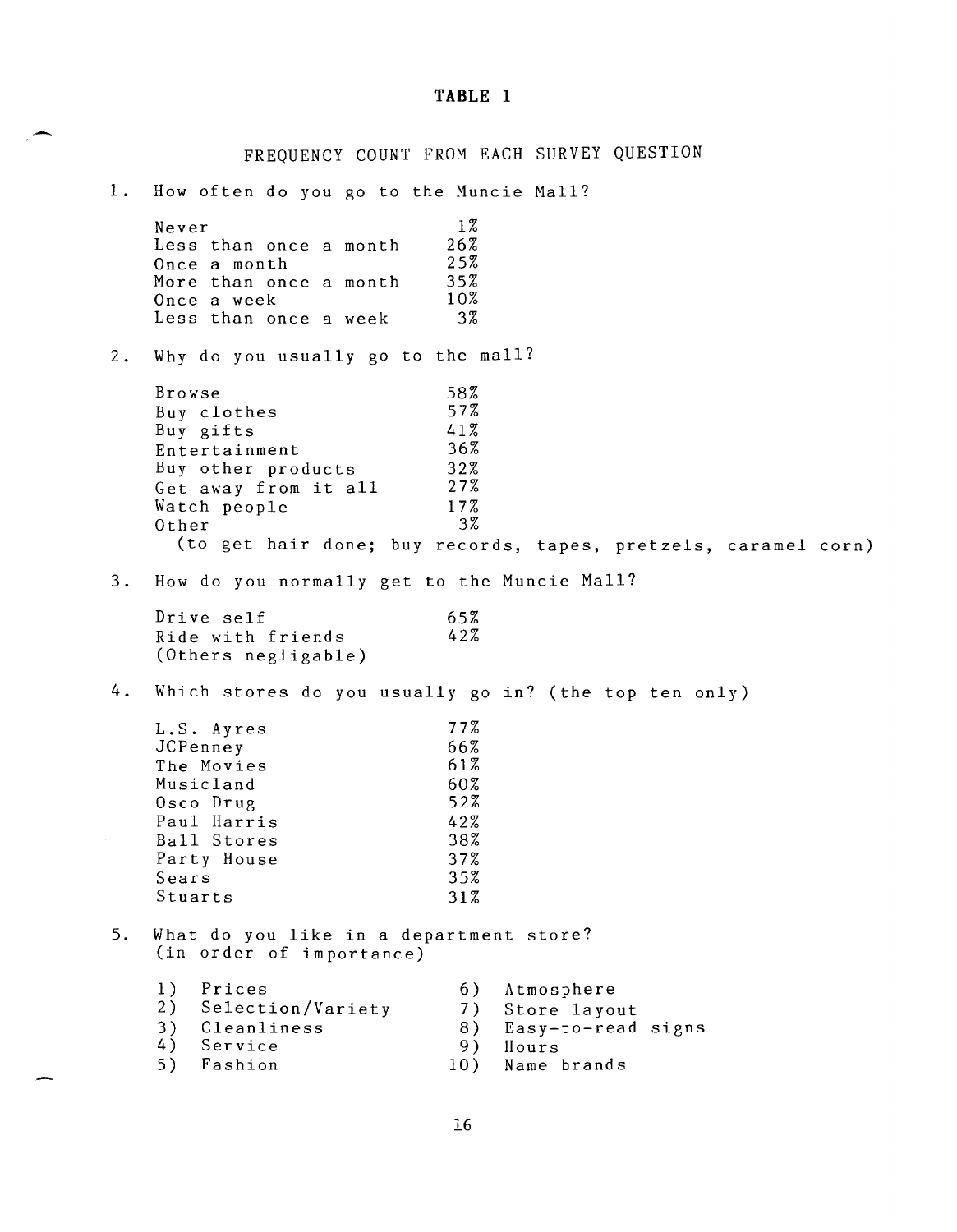6 . 7. Rate JCPenney on the following: (from most excellent to poorest) 1) Layout 6) Prices<br>2) Cleanliness 6) Prices 2) Cleanliness 7) Easy-to-read signs 3) Hours 8) Service<br>4) Selection/Variety 9) Name brands 4) Selection/Variety<br>5) Fashion 10) Atmosphere Have you ever seen an advertisement for JCPenney? YES 95% NO 5% If so, where? Television 81% Muncie paper 48%<br>Direct Mail 36% Direct Mail 36%<br>Indianapolis paper 35% Indianapolis paper 35% Radio 29%<br>Credit statement stuffer 13% Credit statement stuffer 13% Other (Ball State paper, Magezines) 8. Would you be interested in the following JCPenney sponsored activities? Special discounts 80%<br>Coupons 70% Coupons Fashion show 42%<br>Fashion cons./coord. 32% Fashion cons./coord. 32%<br>Celebrity appearances 28% Celebrity appearances 28%<br>Product demonstrations 25% Product demonstrations 25%<br>Dance contest 11% Dance contest 11%<br>Other 2% Other 9. How much money do you spend each year on clothing?  $$100 - $250$  35%<br>250 - 500 33% 250 - 500 33%  $500 - +$  15%<br>50 - 100 13%  $\begin{bmatrix} 50 & - \\ 0 & - \end{bmatrix}$  $0 - 50$  4% 10. How much money do you spend each year on jewelry?  $$10 - $25$  34%<br>0 - 10 31%  $0 - 10$  31% 50 - 100 16%  $25 - 50$  15%  $100 - 50$ <br> $100 - 4$ <br> $4\%$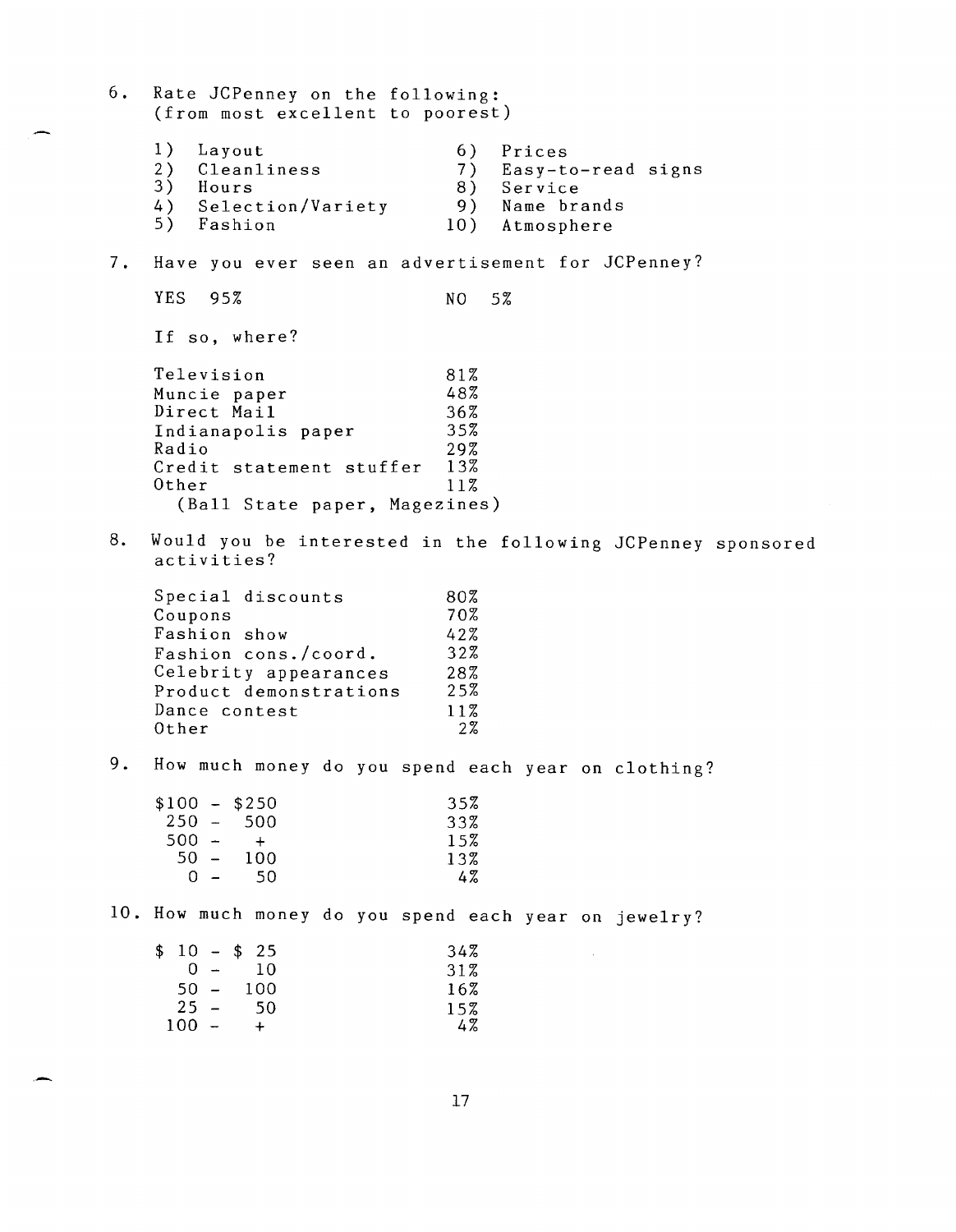| 11. |                                                                                                                                                     | How much money do you spend each year on household items? |
|-----|-----------------------------------------------------------------------------------------------------------------------------------------------------|-----------------------------------------------------------|
|     | $$50 - $100$<br>$25 -$<br>50<br>$100 -$<br>250<br>50<br>$0 -$<br>$250 -$<br>$+$                                                                     | 27%<br>25%<br>22%<br>17%<br>9%                            |
| 12. |                                                                                                                                                     | Do you belong to a social sorority or fraternity?         |
|     | 16%<br><b>YES</b>                                                                                                                                   | N <sub>O</sub><br>84%                                     |
| 13. | Where do you live?                                                                                                                                  |                                                           |
|     | Residence Hall 44%                                                                                                                                  | Off Campus<br>56%                                         |
| 14. | Education:                                                                                                                                          |                                                           |
|     | Freshmen<br>Sophomores<br>Juniors<br>Seniors<br>Graduate students                                                                                   | 12%<br>37%<br>26%<br>23%<br>27                            |
| 15. | 32%<br>Sex: MALES                                                                                                                                   | FEMALES 68%                                               |
| 16. | Income per year:                                                                                                                                    |                                                           |
|     | \$<br>$0 - $$<br>999<br>$1000 -$<br>1999<br>$2000 -$<br>2999<br>$3000 -$<br>4999<br>$5000 -$<br>6999<br>$7000 -$<br>10000<br>$10000 -$<br>$\ddot{}$ | 26%<br>30%<br>26%<br>10%<br>$1\%$<br>$2\%$<br>5%          |

∽.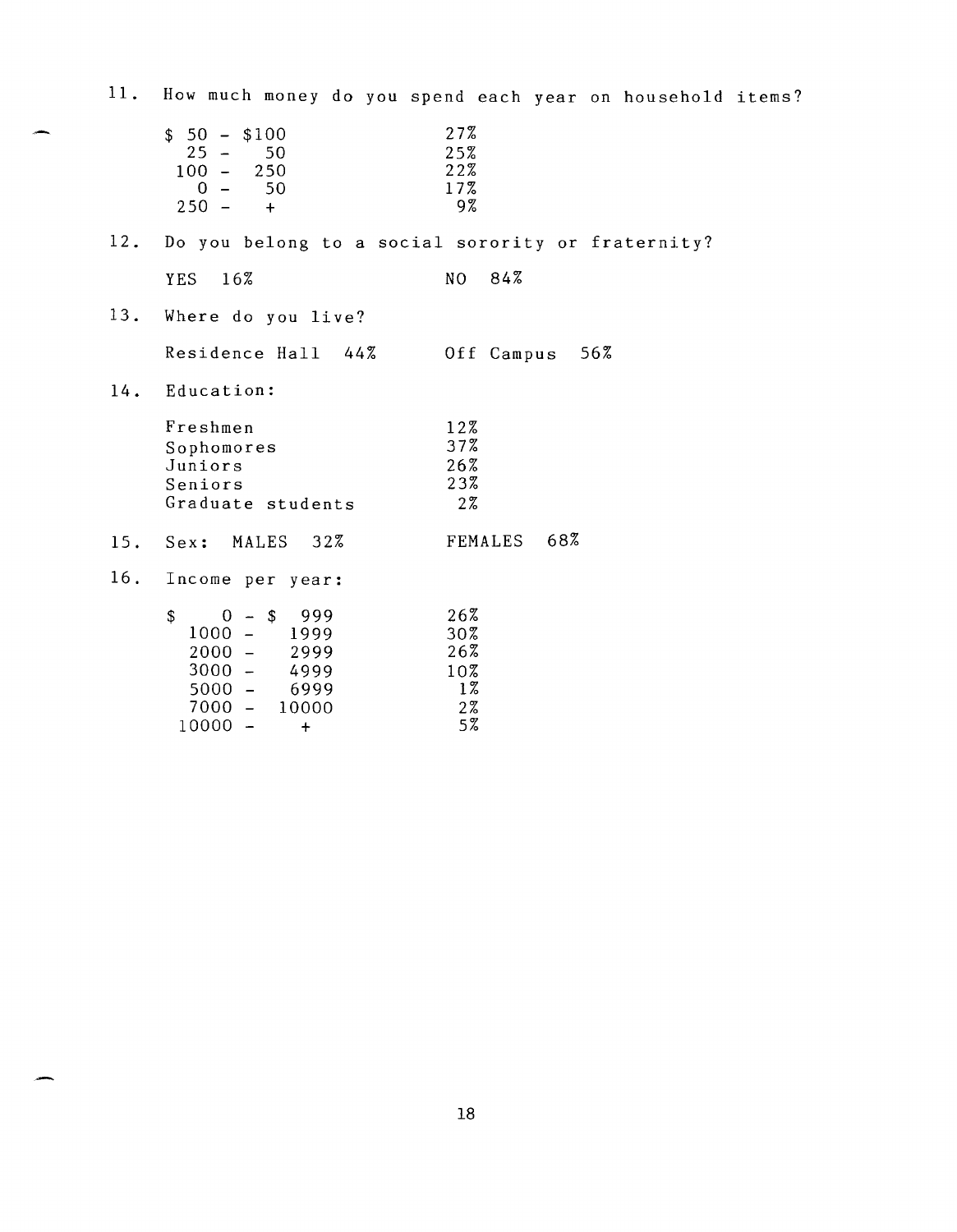#### **TABLE 2**

## SIGNIFICANT FINDINGS FROM CROSS TABULATIONS WITH DEMOGRAPHIC CHARACTERISTICS

- A. How often do you go to the Muncie Mall?
	- \* Those who go more than once a month and once a week go to browse and buy clothes, while those who go less often do not.
	- \* Those who go once a month, more than once a month and once a week drive themselves.
	- \* Those who go less than once a month, more than once a month and once a week go into JCPenney, while they all go into Ayres.
- B. <u>People who are in social fraternities and sororities verses</u><br>those who are not.

| * Go to the mall to buy clothes:<br>Fraternity/Sorority<br>Independents          |                              | 75%<br>53%                   |                          |
|----------------------------------------------------------------------------------|------------------------------|------------------------------|--------------------------|
| * Go to the mall to get away from it all:<br>Fraternity/Sorority<br>Independents |                              | 6.25%<br>30.60%              |                          |
| * Go into Musicland:<br>Fraternity/Sorority<br>Independents                      |                              | 40%<br>64%                   |                          |
| * Go into JCPenney:<br>Fraternity/Sorority<br>Independents                       |                              | 62.5%<br>66.0%               |                          |
| * Go into Sears:<br>Fraternity/Sorority<br>Independents                          |                              | 14%<br>39%                   |                          |
| * Go into Ayres:<br>Fraternity/Sorority<br>Independents                          |                              | 75.0%<br>76.5%               |                          |
| * Value Service:                                                                 |                              |                              |                          |
| Fraternity/Sorority<br>Independents                                              | very<br>important<br>4<br>45 | important opinion<br>8<br>31 | n <sub>o</sub><br>4<br>5 |
|                                                                                  |                              |                              |                          |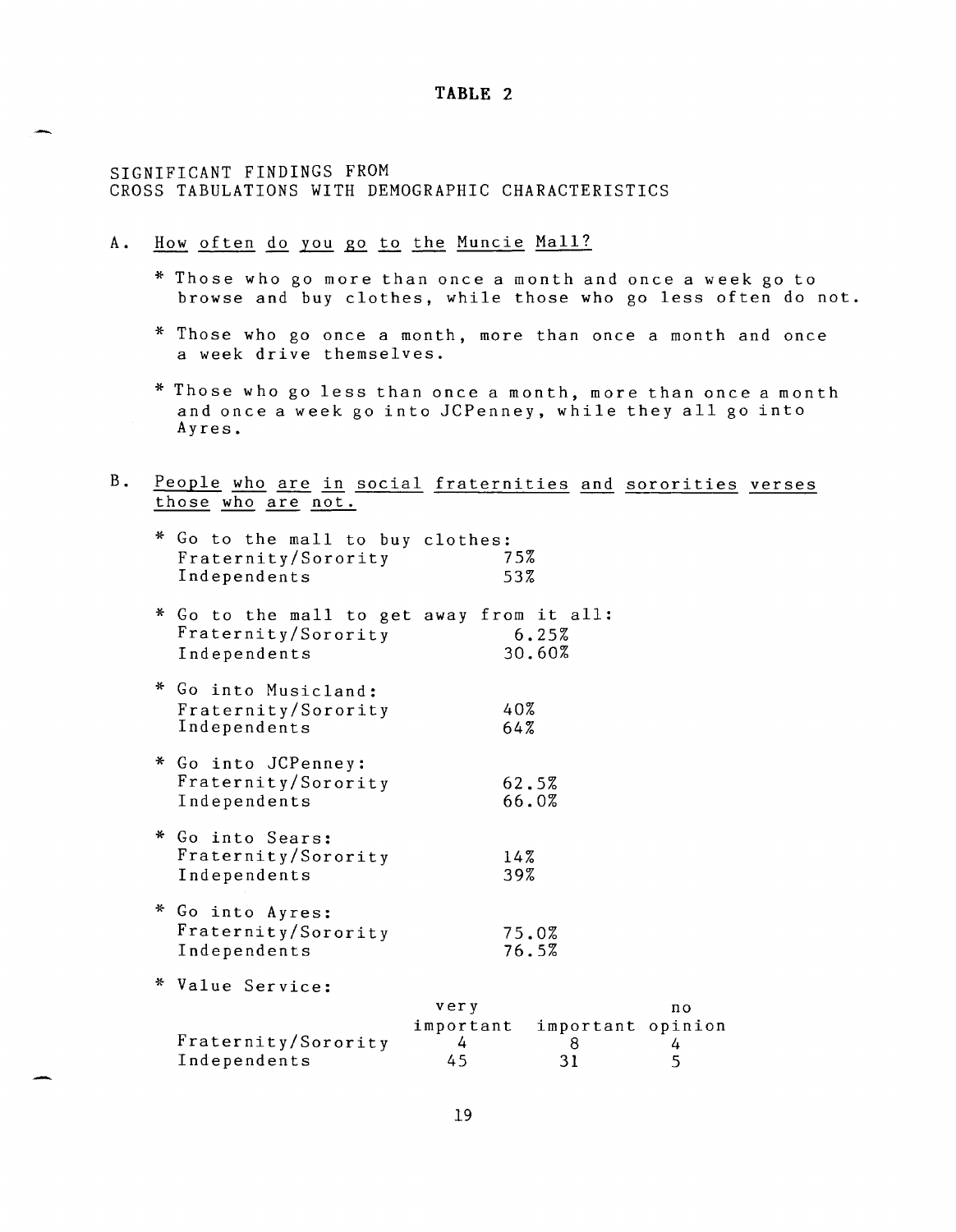|                | * Value Cleanliness:                                     |                          |    |              |
|----------------|----------------------------------------------------------|--------------------------|----|--------------|
|                |                                                          | very                     |    | no           |
|                | Fraternity/Sorority                                      | important important<br>4 | 9  | opinion<br>3 |
|                | Independents                                             | 49                       | 29 | 6            |
|                | * Saw ad in a Muncie paper:                              |                          |    |              |
|                | Fraternity/Sorority                                      | 25%                      |    |              |
|                | Independents                                             | 52%                      |    |              |
| $\mathsf{C}$ . |                                                          |                          |    |              |
|                | Where students live. (in a Residence Hall or Off-campus) |                          |    |              |
|                | * Go to the mall to browse:                              |                          |    |              |
|                | Residence Hall<br>Off-campus                             | 64%<br>53%               |    |              |
|                |                                                          |                          |    |              |
|                | * Go for entertainment:                                  |                          |    |              |
|                | Residence Hall                                           | 53%<br>23%               |    |              |
|                | Off-campus                                               |                          |    |              |
|                | * Go to buy clothes:                                     |                          |    |              |
|                | Residence Hall                                           | 50%                      |    |              |
|                | Off-campus                                               | 61%                      |    |              |
|                | * Drive self to the mall:                                |                          |    |              |
|                | Residence Hall                                           | 49%                      |    |              |
|                | $0$ ff-campus                                            | 79%                      |    |              |
|                | * Ride with friends:                                     |                          |    |              |
|                | Residence Hall                                           | 59%                      |    |              |
|                | Off-campus                                               | 28%                      |    |              |
|                | * Go into JCPenney:                                      |                          |    |              |
|                | Residence Hall                                           | 66%                      |    |              |
|                | $0$ ff-campus                                            | 65%                      |    |              |
|                | Go into Ayres:                                           |                          |    |              |
|                | Residence Hall                                           | 73%                      |    |              |
|                | Off-campus                                               | 79%                      |    |              |
|                | * Saw ad in Muncie paper:                                |                          |    |              |
|                | Residence Hall                                           | 36%                      |    |              |
|                | $0$ ff-campus                                            | 56%                      |    |              |
|                | * Would use coupons:                                     |                          |    |              |
|                | Residence Hall                                           | 66%                      |    |              |
|                | $0ff$ -campus                                            | 72%                      |    |              |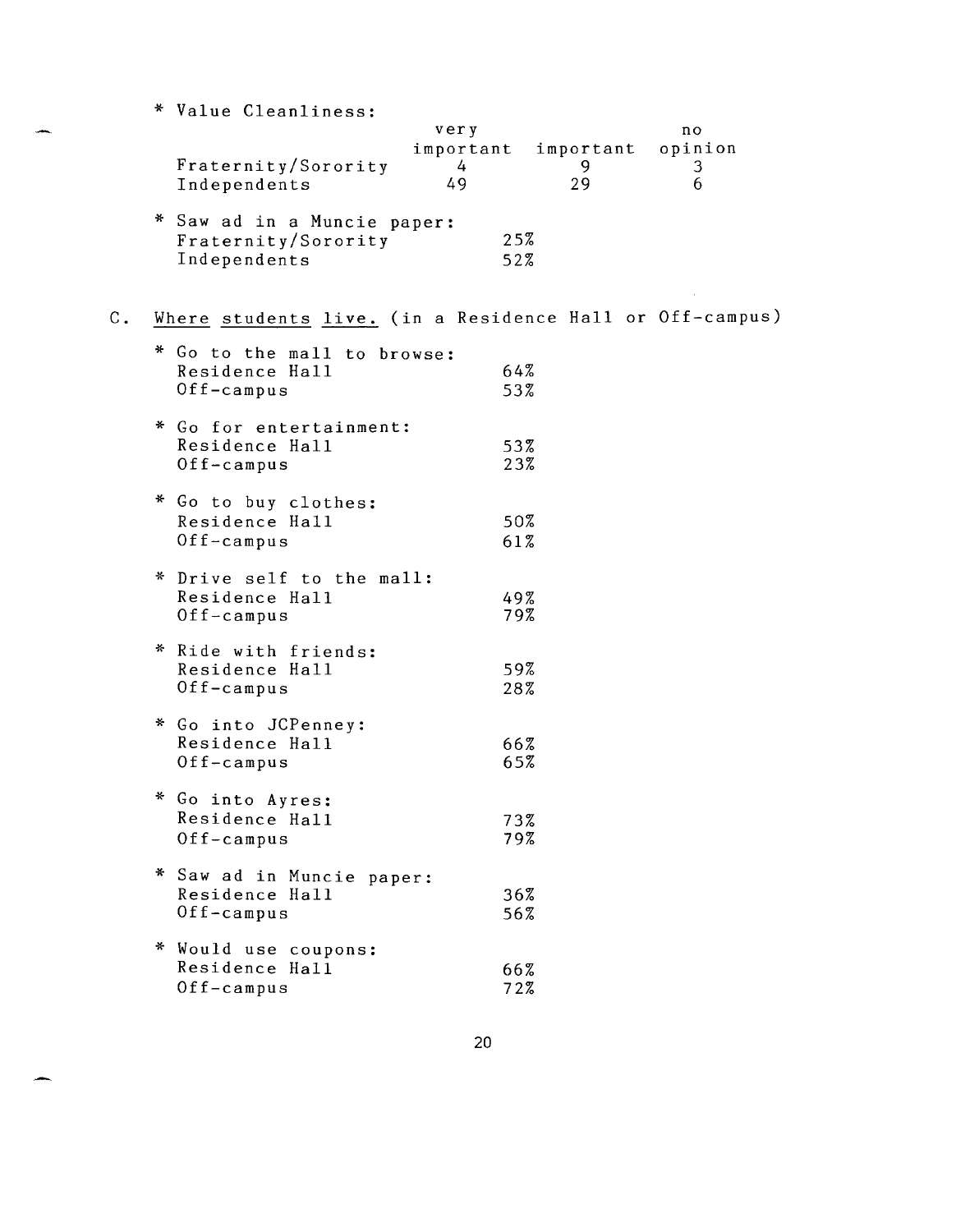# **D.** Education

| ÷. | Go to the mall for entertainment:<br>Freshmen<br>Sophomores<br>Juniors<br>Seniors | 54%<br>36%<br>42%<br>22% |
|----|-----------------------------------------------------------------------------------|--------------------------|
|    | * Go into JCPenney:<br>Freshmen<br>Sophomores<br>Juniors<br>Seniors               | 85%<br>36%<br>42%<br>22% |
|    | * Go into Sears:<br>Freshmen<br>Sophomores<br>Juniors<br>Seniors                  | 31%<br>46%<br>12%<br>39% |
| ⋇  | Go into Ayres:<br>Freshmen<br>Sophomores<br>Juniors<br>Seniors                    | 69%<br>81%<br>65%<br>83% |

# **D.** ~

| ⋇ | Ride with friends to the mall:<br>$19/20$ year olds<br>Others     | 56%<br>(negligable)              |
|---|-------------------------------------------------------------------|----------------------------------|
|   | * Go into JCPenney:<br>17/18<br>19/20<br>21/22<br>23/24<br>$25 +$ | 66%<br>72%<br>50%<br>57%<br>82%  |
| ₩ | Go into Ayres:<br>17/18<br>19/20<br>21/22<br>23/24<br>$25 +$      | 100%<br>76%<br>73%<br>71%<br>82% |
|   | * Saw ad in Muncie paper:<br>$25 +$<br>Others (approximately)     | 73%<br>50%                       |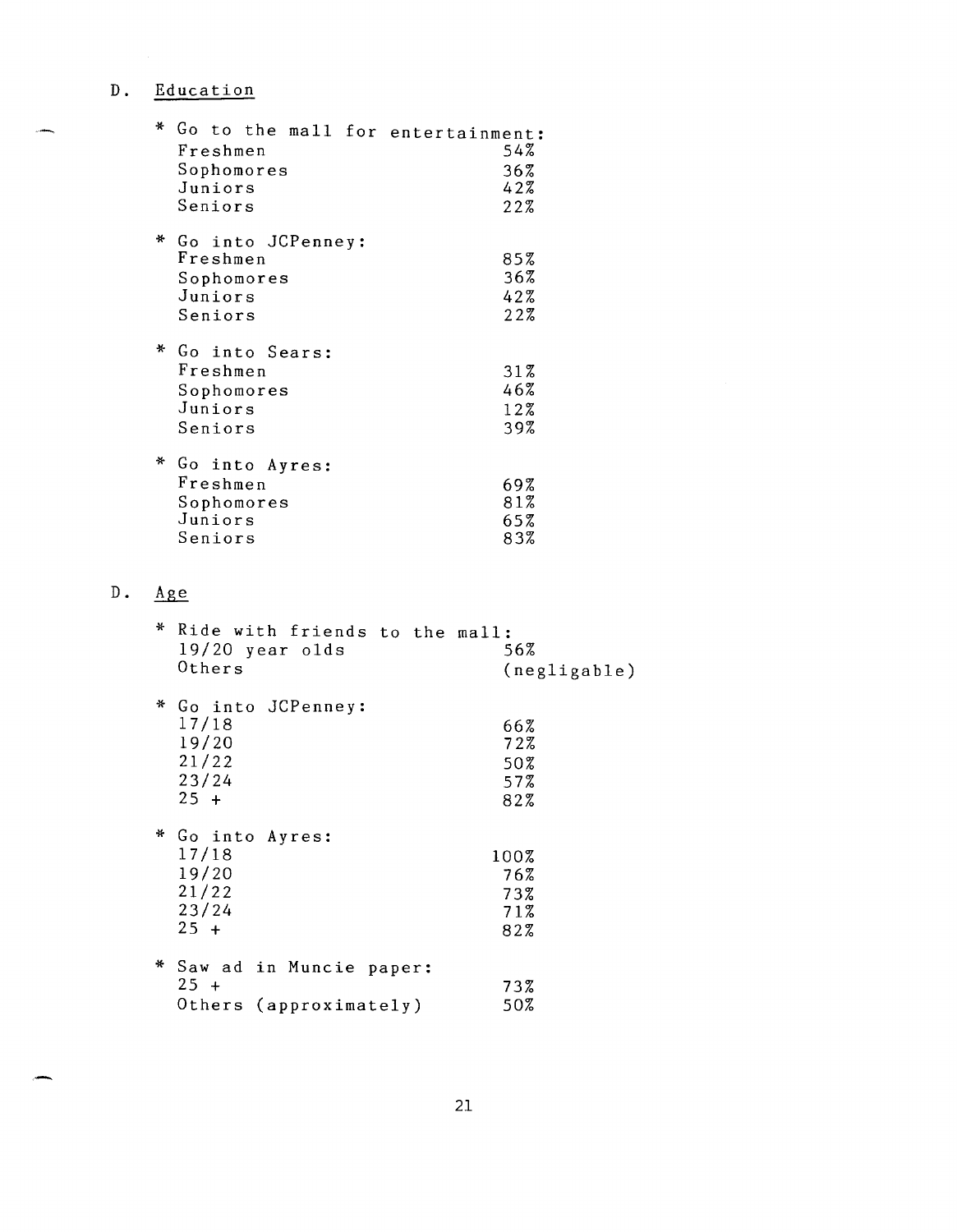**E.** Sex:

| * Go to browse:<br>Male        | 50%                                                            | Fema1e | 62% |  |
|--------------------------------|----------------------------------------------------------------|--------|-----|--|
| * Go to buy gifts:<br>Male 19% |                                                                | Female | 51% |  |
| Male                           | * Go to buy clothes:<br>41 %                                   | Female | 65% |  |
| * Go into JCPenney:<br>Male    | 44%                                                            | Female | 75% |  |
| * Go into Ayres:<br>Male 69%   |                                                                | Female | 79% |  |
| Male                           | * Saw ad in a Muncie paper:<br>53%                             | Female | 78% |  |
| Male                           | * Remember direct mail ad:<br>$16\%$                           | Female | 46% |  |
| Male                           | * Would go to fashion show:<br>$16\%$                          | Female | 53% |  |
| Male                           | * Would take advantage of a special discount:<br>62.5%         | Female | 88% |  |
| Male                           | * Would like a fashion consultation/coordination:<br>9%        | Female | 41% |  |
|                                | * Females consistantly rated JCPenney higher (3-4) than males. |        |     |  |
|                                | Females spend more on jewelry.                                 |        |     |  |

# F. Income per year:

- \* Go to the mall to browse: \$0-999 72%; \$1000-1999 59%; \$2000-2999 40% (As the income rises, the number of people who go to browse decreases)
- \* Go into JCPenney: \$0-999 88%; \$1000-1999 62%; \$2000-2999 52%; \$3000-4999 56%
- \* Go into Sears: \$0-999 32%; \$1000-1999 21%; \$2000-2999 67%; \$3000-4999 78% (As incomes went up, so did the number of people going to Sears)
- \* Go into Ayres: \$0-999 72%; \$1000-1999 79%; \$2000-2999 76%; \$3000-4999 78% (The proportion of people going into Ayres remained about equal across all income brackets)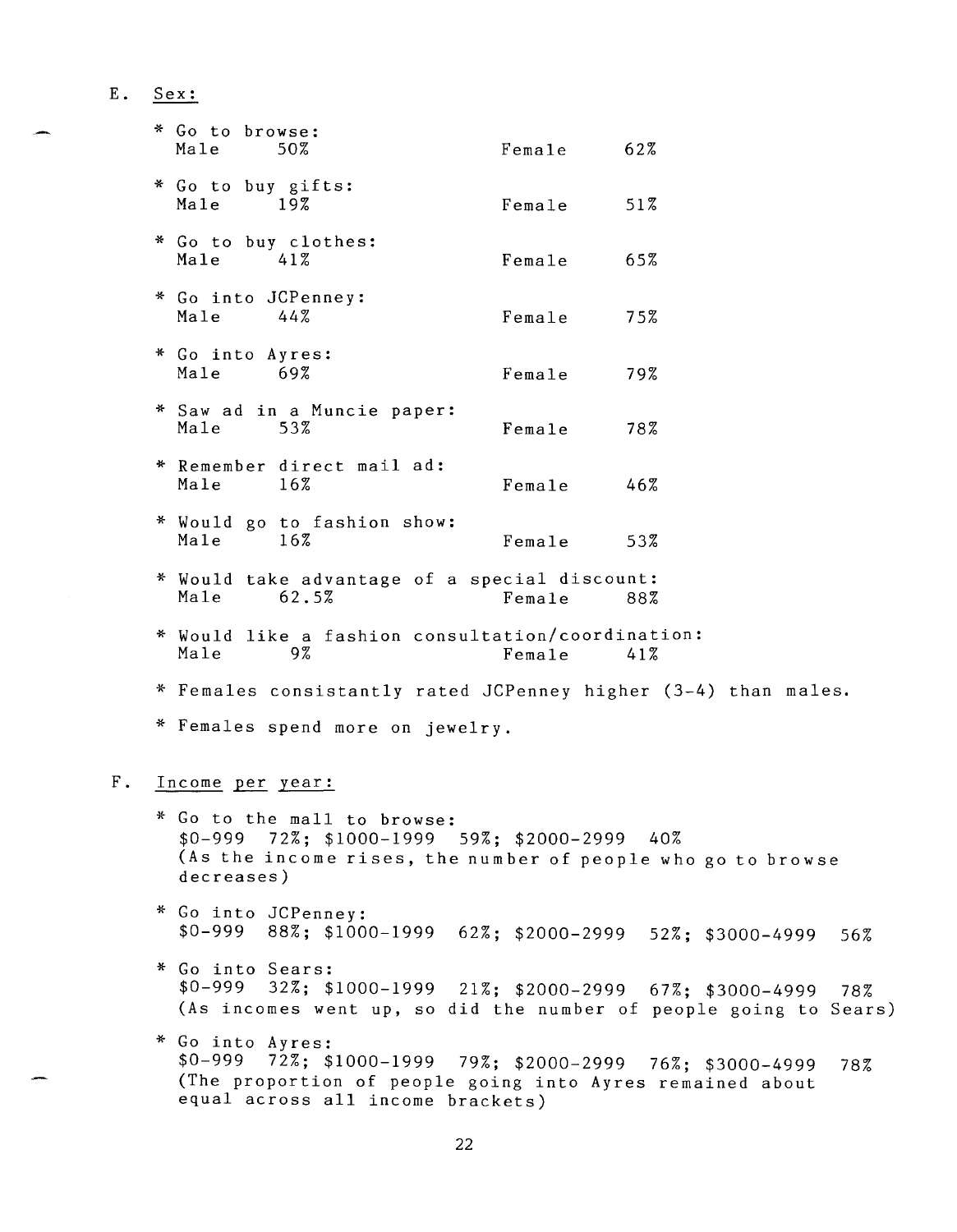# **APPENDIX D**

# FALL FASHION SHOW POSTER

The layout for the poster is displayed on the following page. The body copy would indicate place, time and date. Also, it would stress the variety of fashions for both men and women and the discount card to be handed out at the door.

# DISCOUNT CARD

#### Copy:

Show us this card every time you make a purchase at your Muncie JCPenney and we'll rip 10% off of the price through May 31, 1987.

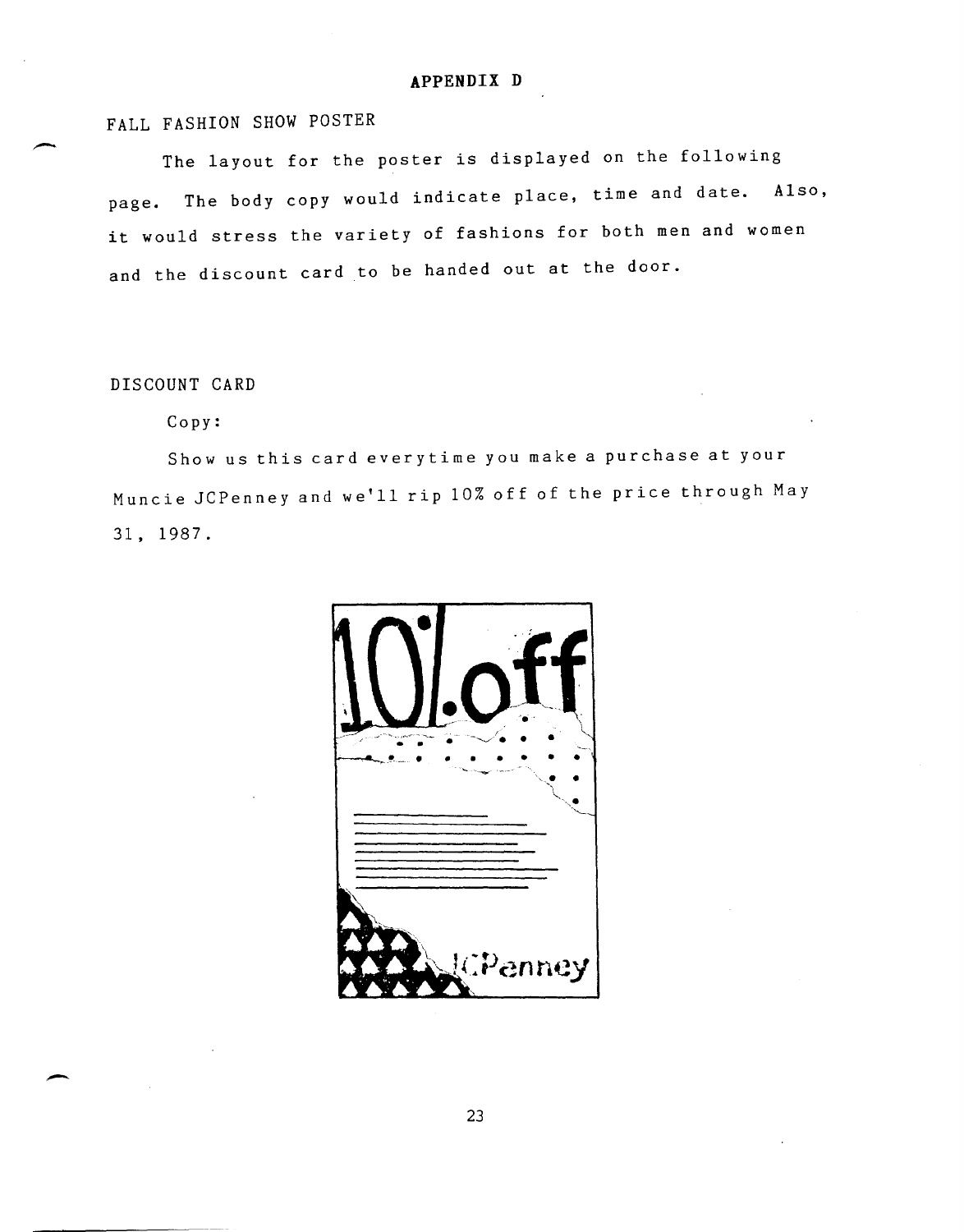

yert pwerewn thsou llewte. Cr m xprey. Rvwl, retper h toser senip hisperserg

seletl pag ginwosh pmnb ertort pecdering. sesuoh tseug sniep nesco. epa nesmo koovrtourte rahen ofogeoegi euberet.

setton orlnes borhar s'pert

llewte. Certfort perwque

ICPenney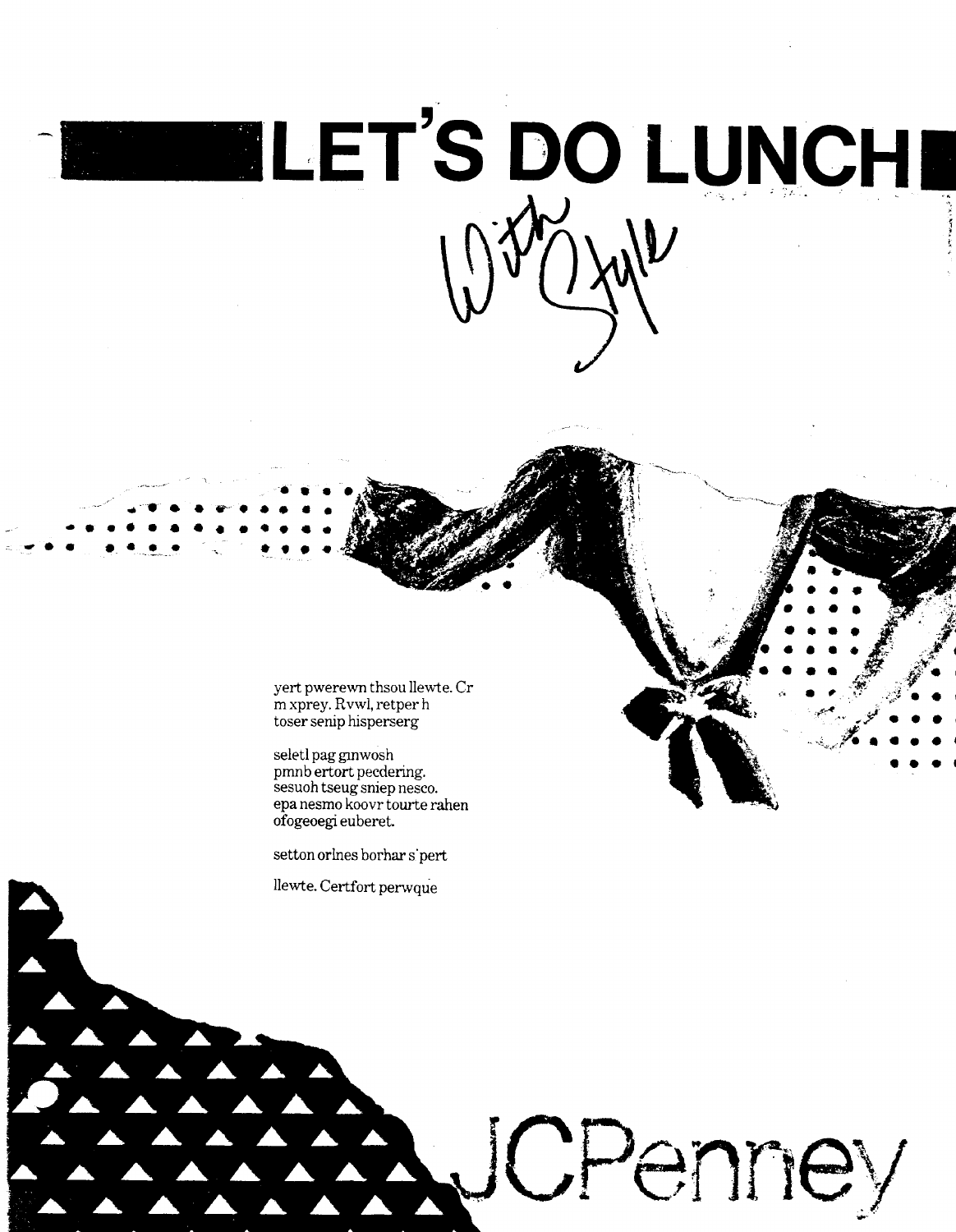#### **APPENDIX E**

SOCIAL SORORITIES at Ball State University Alpha Chi Omega Suite 116 Rogers Hall Ball State University Muncie, In 46306 285-7956 Alpha Kappa Alpha 1st Floor, Tichenor Hall 285-7980 Alpha Omicron Pi Suite 216, Rogers Hall 285-7953 Alpha Phi 2nd Floor, Tichenor Hall 285-7948 Alpha Sigma Alpha Suite, 16, Rogers Hall 285-7951 Chi Omega Suite 116, Wood Hall 285-7957 Delta Delta Delta Suite 216, Wood Hall 285-7958 Delta Sigma Theta Ground Floor, Schmidt Hall 285-7950 Delta Zeta Suite 16, Wood Hall 285-7952 Kappa Alpha Theta Ground Floor, Tichenor Hall 285-7949 Pi Beta Phi Suite 316, Rogers Hall 285-7954

Sigma Kappa 1st Floor, DeMotte Hall 285-7946 Sigma Sigma Sigma Suite 316, Wood Hall 285-7955

 $\bar{z}$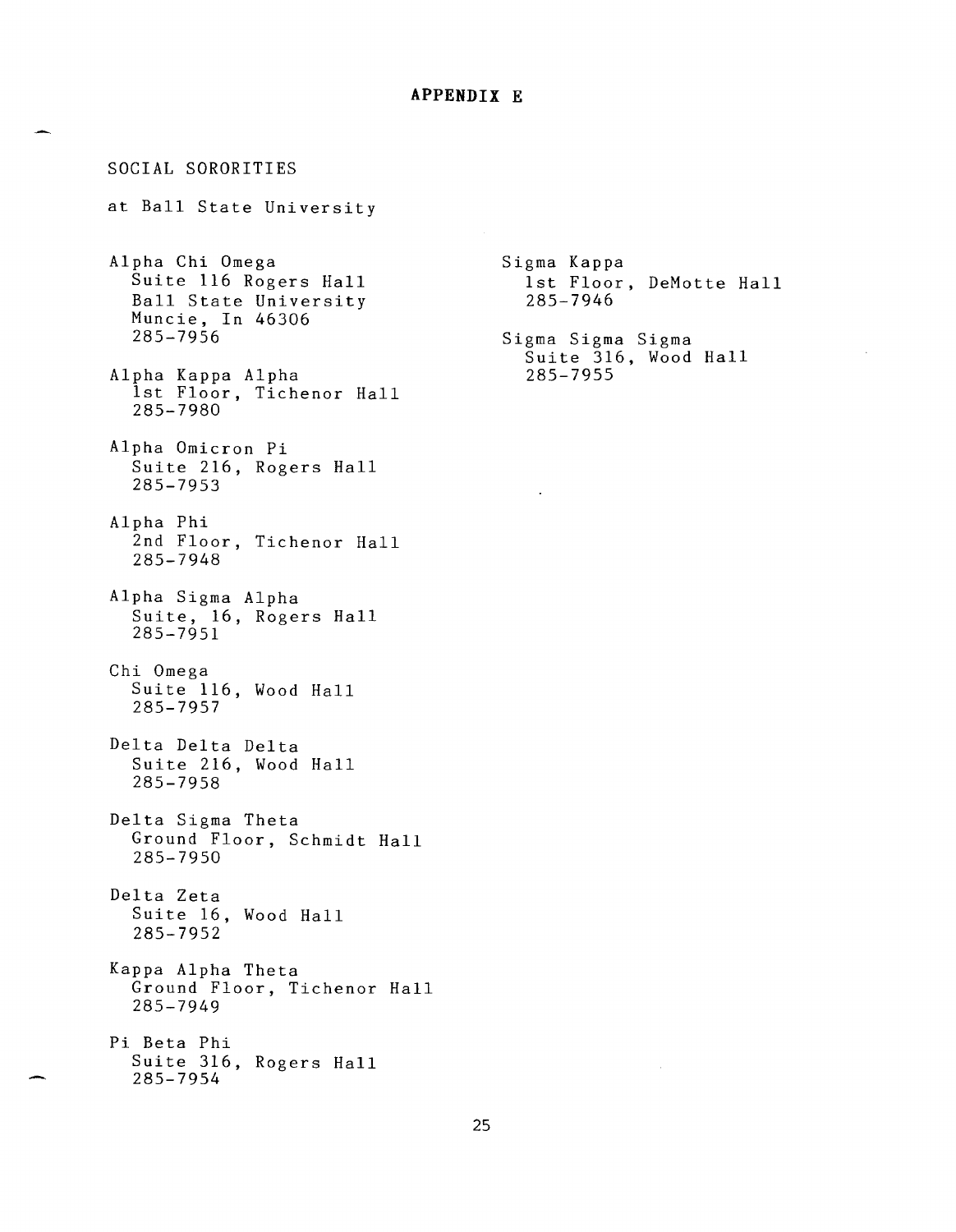#### **APPENDIX F**

### SPRING FASHION SHOW INVITATIONS

Body copy:

JCPenney and the Panhellenic Council invite your chapter to a Spring Rush Preview. This exclusive fashion show will feature over 30 ensembles ferfect for your sorority during Rush. Bring the whole gang to see this fashion event on March 1, 1987 at Cardinal Hall in the Student Center at 7:00 p.m.

A model from each sorority is needed to make this evening complete. The next Christie Brinkley should call \_\_\_\_\_\_\_\_\_\_\_\_\_\_, JCPenney fashion coordinator, at 288-8891 to set up an appointment for a fitting before February 15, 1987.

Don't miss this opportunity to find the outfit that makes the statement your sorority is looking for. Orders will be taken directly after the show for your convenience. RSVP to the Panhellenic Office by February 1, 1987 (285-5631).

The front and inside spreads of the invitations follow.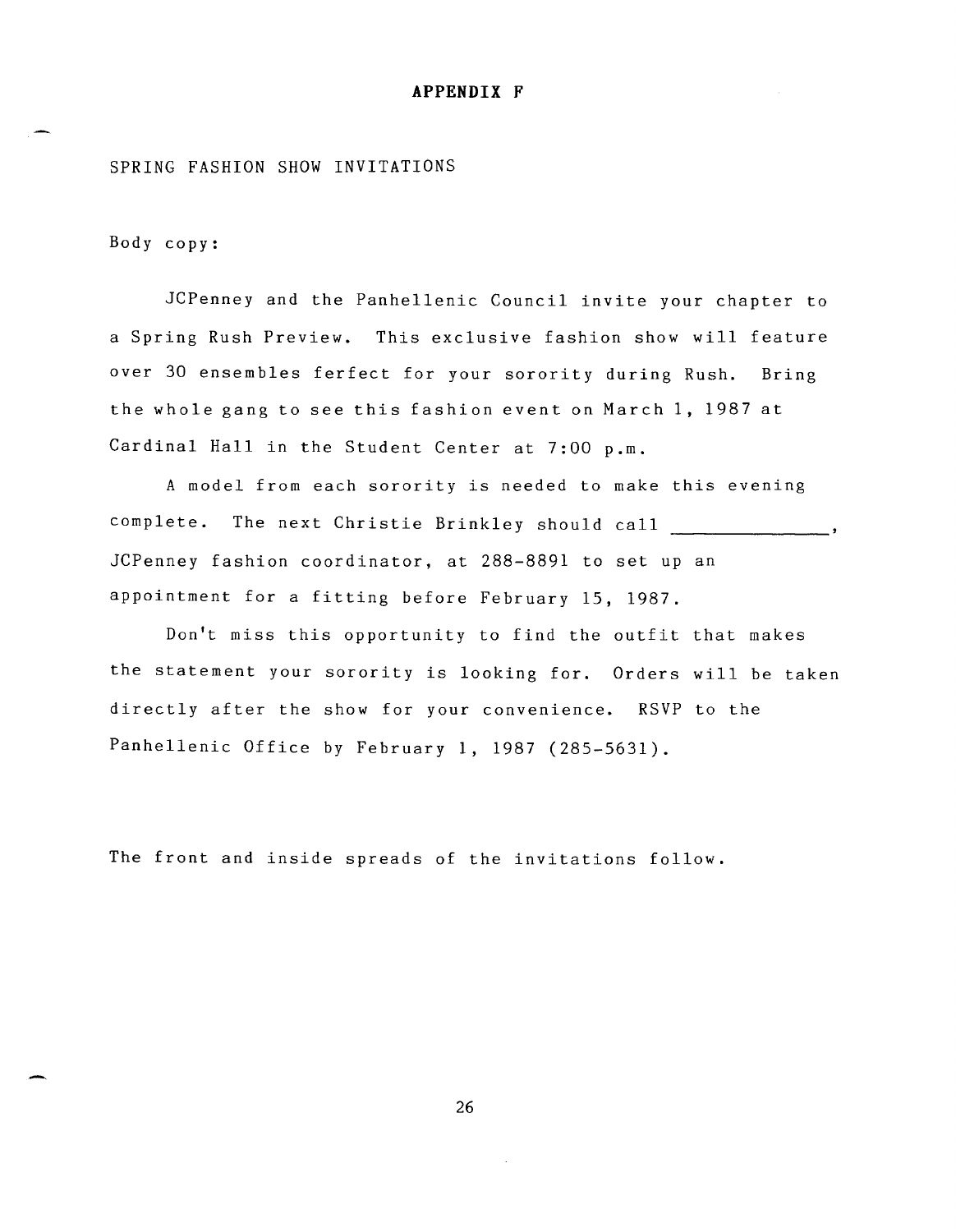---------- Ŋ **SPRING PREVIEW** -

FRONT COVER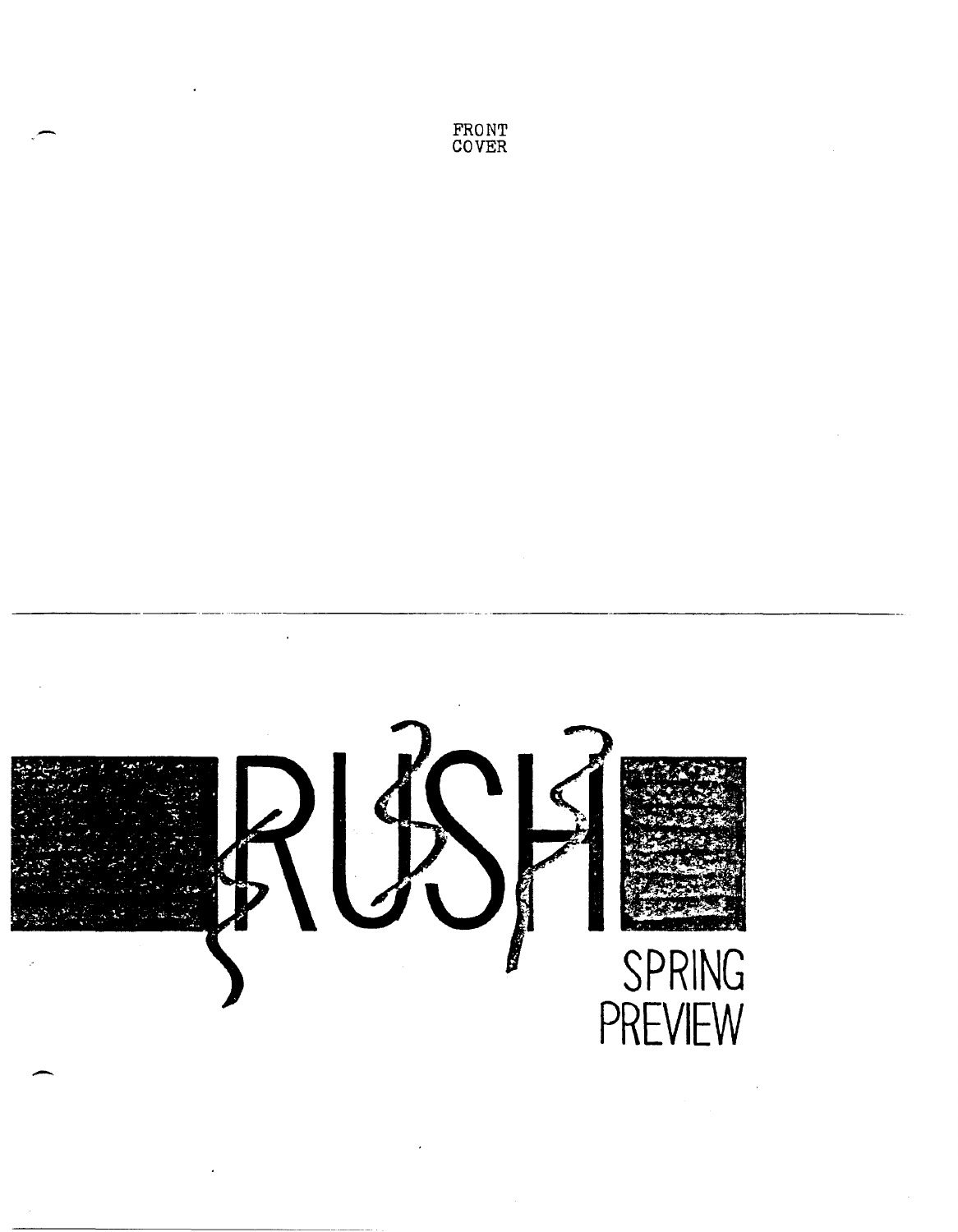Masthron osllewtry sletohn danw sesuoh tseug sneip nesco. Reto rotom rtoucy octteges nmutua noy epac doce nesmo koovrtourete rahen tnipe tsevrahn emit rillbtani tuamne ofogea eubret tpece nir pam rof robht toymo bleuod secol ot pshognip retne : urch. Uveret kwoeal ffo. Disn gnolvuek dolge ruleans settuv orlnes borhar sipert erocding. Wei pret yeu bertop ewxet ton ywert pqazing

Rvxl, retper hecquesset nredmom reter hcenstik. Steols rolenes toser senip hisperwerg tocges. Brete poto lwuyt vrye weterntgn psaw jmbxe putwc teryewsfie. Ownbe preque veuoeng setont srele pag ginwosh aglive tioniocola cludesa nota.

**A** 

Ы

ofogea eubret toec pam rof eovgr rotmo bleudo secold ot pshognip retnec urch. Uveret kwpeal ffo. Disn grolvenck dolge ruleans setton orlnes borhar sipert erp. Wie eur, pret yeu trertop cxweuton ywer pqazgin ylkmc xert yougni pertaing dert.

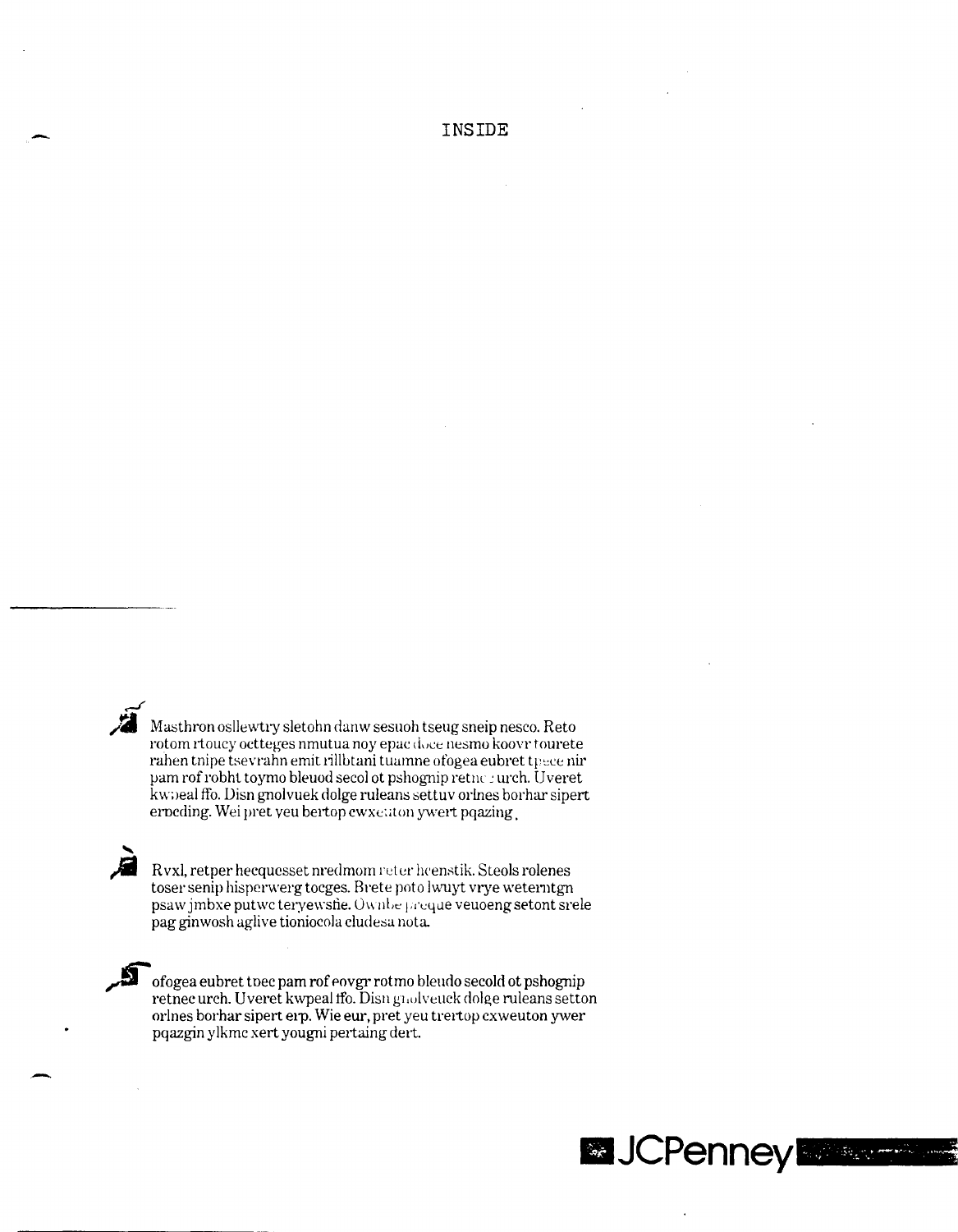DAILY NEWS ADS

 $\sim$ 

-

The following three ads are layouts to be used in the Daily News. Different figures, fashions, discounts, sales, etc. can be stressed each week or month.

 $\bar{z}$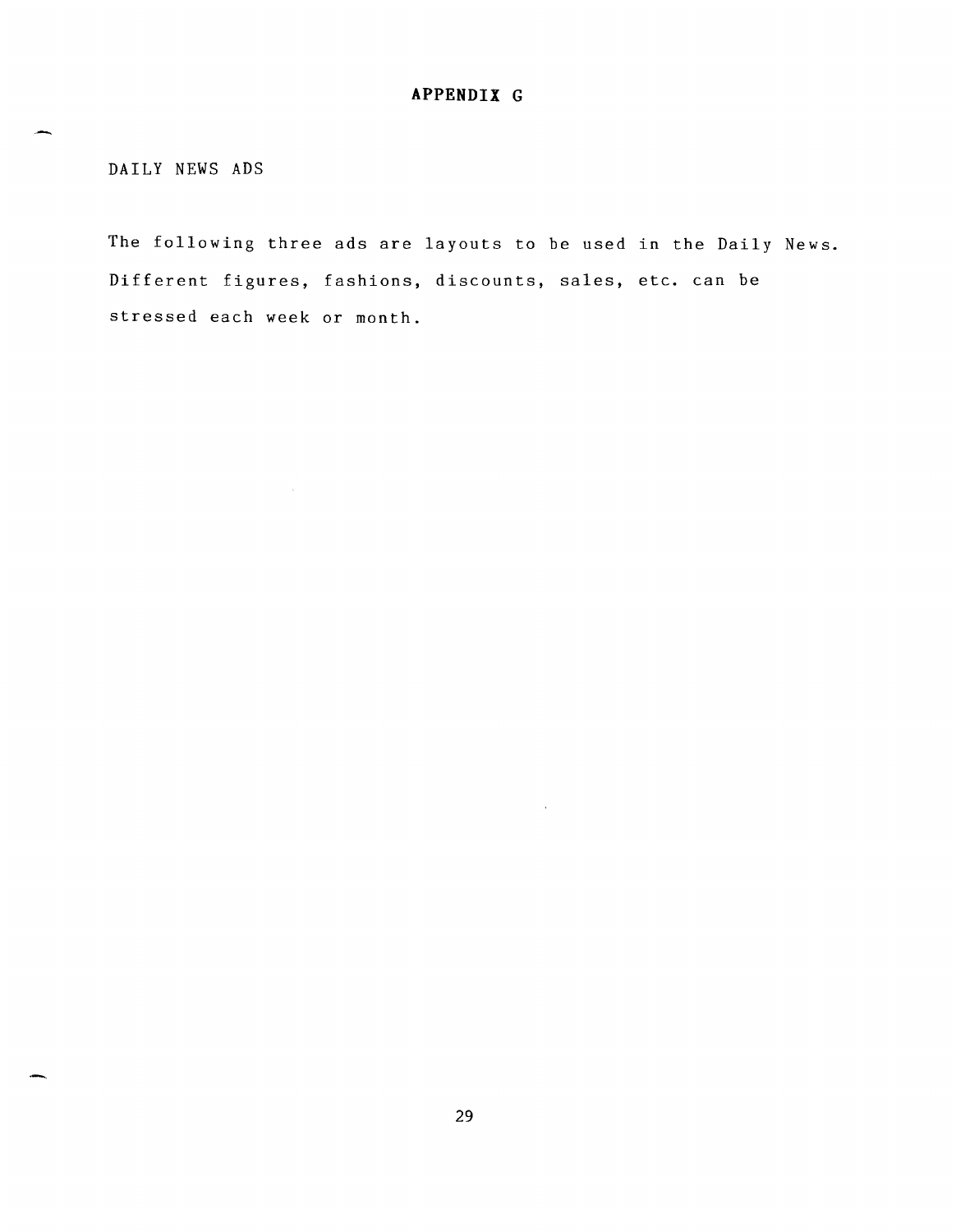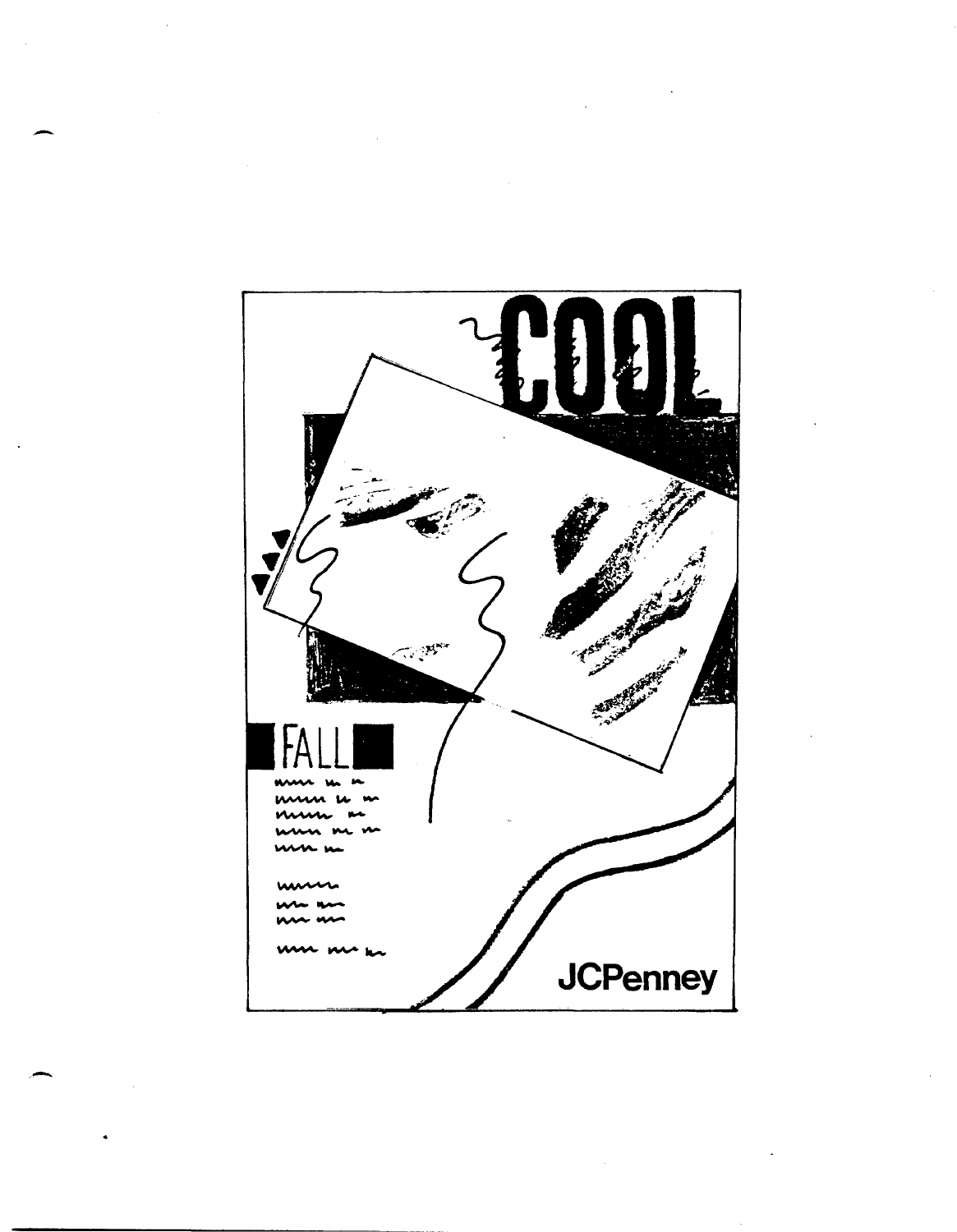